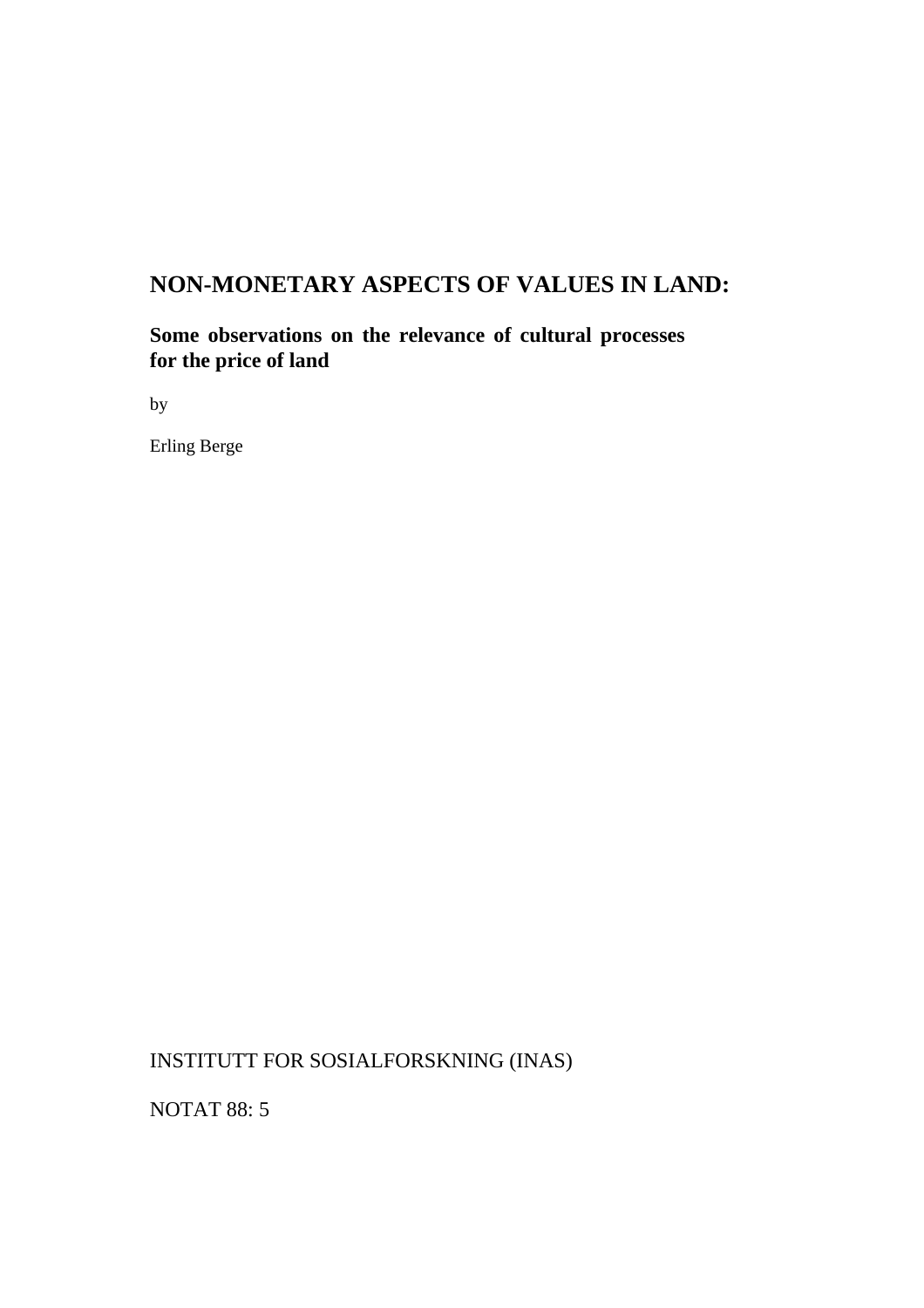### Erling Berge: **NON-MONETARY ASPECTS OF VALUES IN LAND: Some observations on the relevance of cultural processes for the price of land**

### **Abstract:**

The paper takes a special interest in the theoretical status of non-monetary factors in the determination of the price of land. The paper presents some speculation as to the nature of "real property" and the types of values people see in it. Three other studies, one Norwegian and one from Sweden, concerning the pricing of agricultural land and woodland, and one English study concerning the values of farmers, are commented on with a view to the theoretical speculations. Then some evidence concerning the relative importance of various types of values and justifications for wanting these values are presented. The quality of the land for farming (farming as a way of life) and the historical relation between family and land (land as symbol of community membership) were the two most important factors for judging a price offer.

| <b>Table of Contents:</b>                                   |    |
|-------------------------------------------------------------|----|
| Introduction                                                |    |
| The value of land                                           | 2  |
| What is a just and equitable price according to law?        | 3  |
| What is market price and what is economic use value?        | 3  |
| On non-monetary value                                       | 5  |
| On property and land considered as property                 | 7  |
| Family ties to land                                         | 10 |
| The impact of non-monetary factors on the value of woodland | 11 |
| On the value of property and cultural values                | 15 |
| The values of English farmers                               | 17 |
| A classification of justifications                          | 18 |
| Data on the relative importance of justifications           | 20 |
| The rank order of justifications                            | 20 |
| The rank order of type of value                             | 24 |
| Comparing the rankings of values in England and Norway      | 27 |
| Conclusion                                                  | 28 |
| References                                                  | 29 |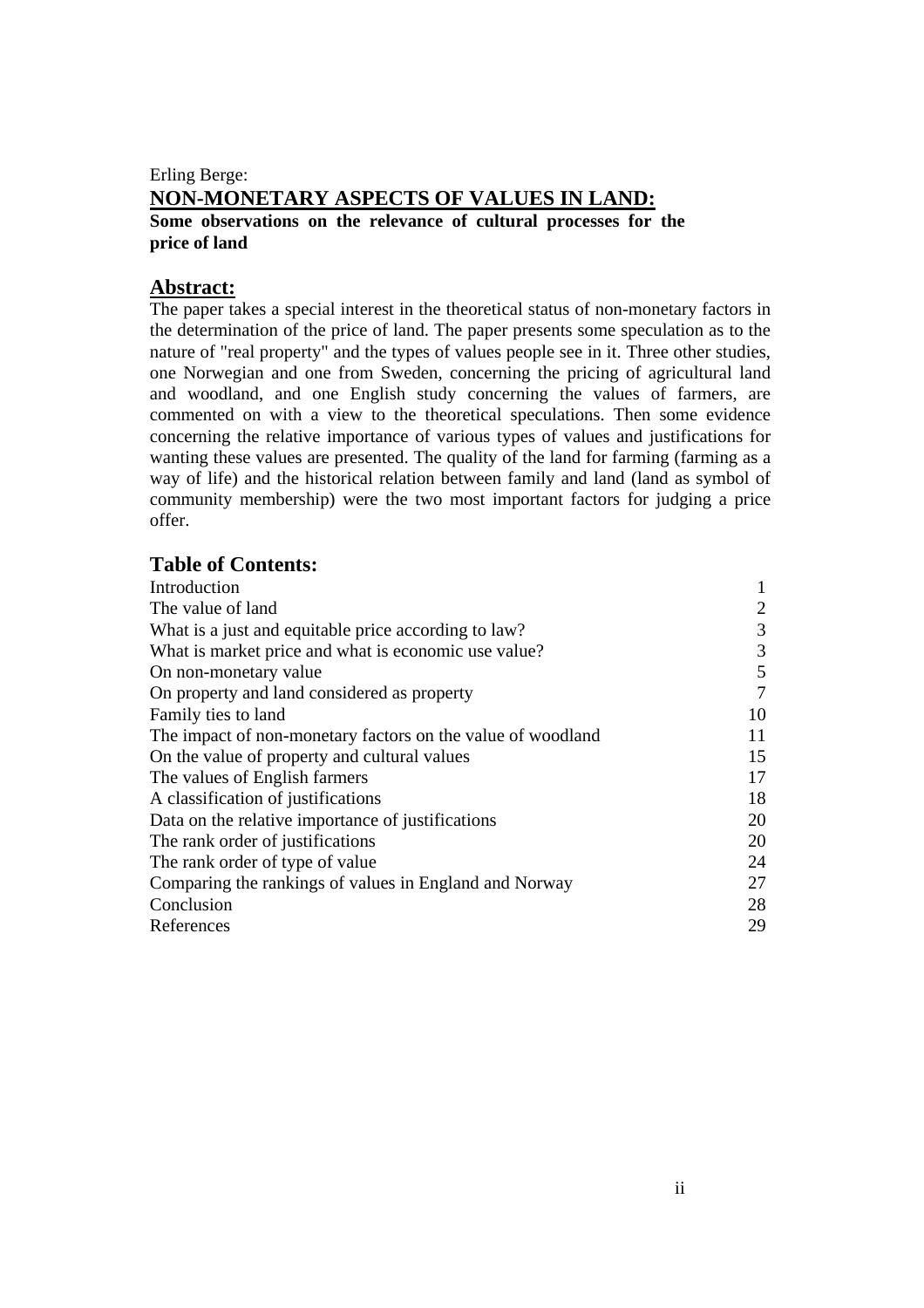# **Table of tables:**

| 1. Mean score on a scale rating importance of use principle for land.<br>Samples: Politicians, land owners and other people                             | 21  |
|---------------------------------------------------------------------------------------------------------------------------------------------------------|-----|
| 2. Mean score on a scale rating importance of use principle for land.<br>Occupational groups                                                            | 22. |
| 3. Mean score on scales rating importance of various qualities for price<br>of agricultural land. Samples: Politicians, land owners and other<br>people | 24. |
| 4. Mean score on scales rating importance of various qualities for price<br>of agricultural land. Occupational groups                                   | 25  |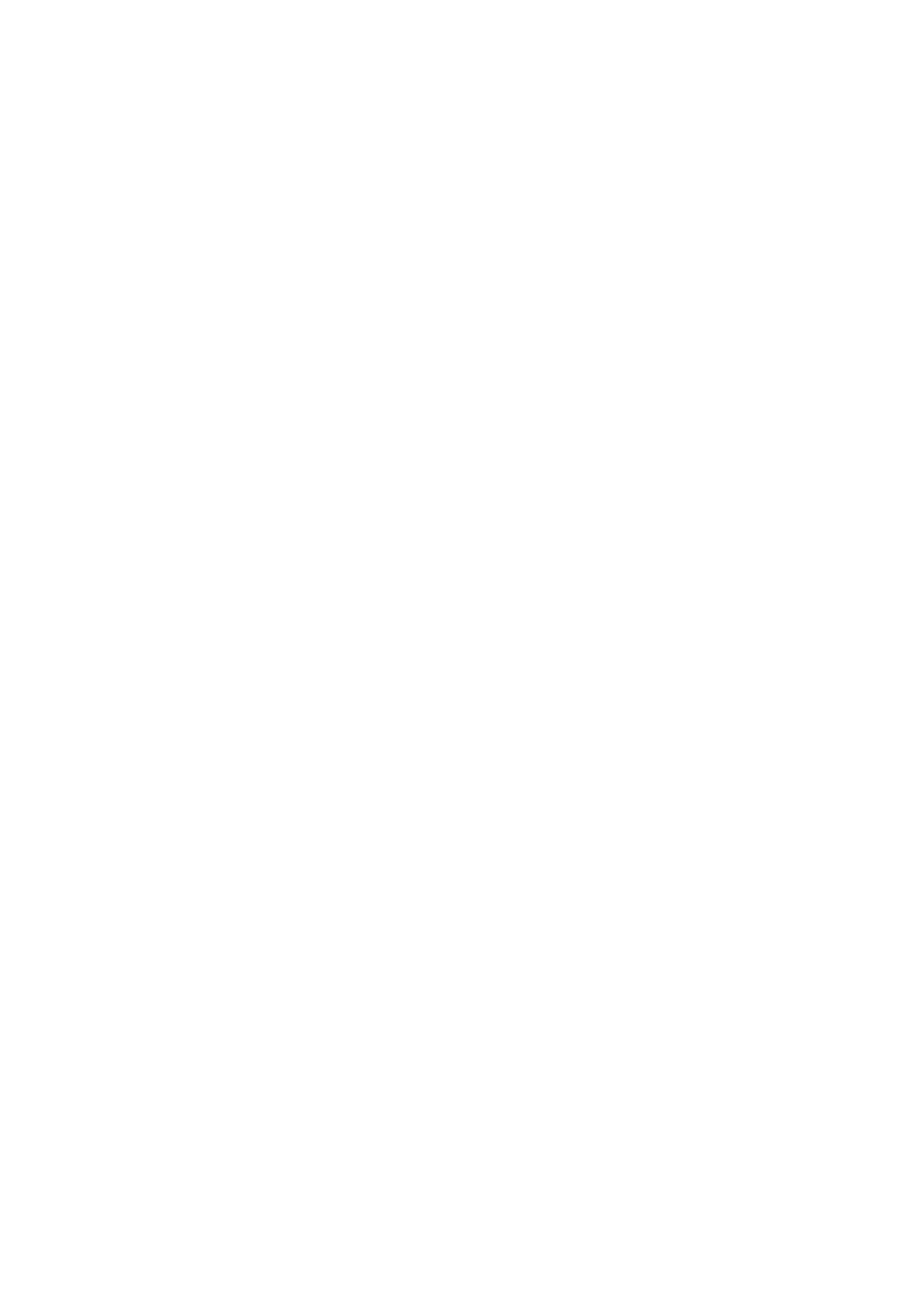### Erling Berge<sup>1</sup>: **NON-MONETARY ASPECTS OF VALUES IN LAND:**

**Some observations on the relevance of cultural processes for the price of land** 

#### **INTRODUCTION**

 $\overline{a}$ 

There are values and then there is value. Like all important concepts value has several dimensions to it. This is no attempt to discuss or unravel these dimensions. But let us as a point of departure note that talk of "values" often refers to the ideals or guiding principles people tries to live up to in their daily activities while "value" often is used to denote the quality of an object which makes it desirable to any particular actor.

Both "values" and "value" has something to do with goals and motives of people. It is about their desires and what they desire. A theory of action needs a better understanding of the interplay between desires and the desired. How are desired objects produced and distributed? And how are desires acquired and transformed in everyday life? Desires and the desired do not exist independent of each other or develop unaffected by each other. Thus values and value has to be simultaneously determined if one wants to understand the actions of people.

The present paper will not directly address the big questions in this subject, but hopes, by investigating the relationships between values in and value of land, to contribute to an understanding of the intricate interplay between values and value.

<sup>&</sup>lt;sup>1</sup> The paper was prepared with the support of research grant  $14.018.14$  from the Agricultural Research Council of Norway, partly while the author worked in the Department of Land Use Planning, The Agricultural University of Norway, and partly while on leave to the Department of Sociology, University of Essex. The author wants to thank the members of both these departments for encouragement and comments. An earlier version of the paper was presented at the 14th Nordic Congress of Sociology, Tampere, Finland, 21.-23. Aug. 1987. The discussion in the working group on urban sociology was valuable and in particular the comments of Ove Källtorp, Swedish Institute of Building Research. In addition a particular thank is due to Prof. Pekka Virtanen of Helsinki University of Technology for some incisive comments and questions. The paper has improved greatly even though some questions still must remain unresolved.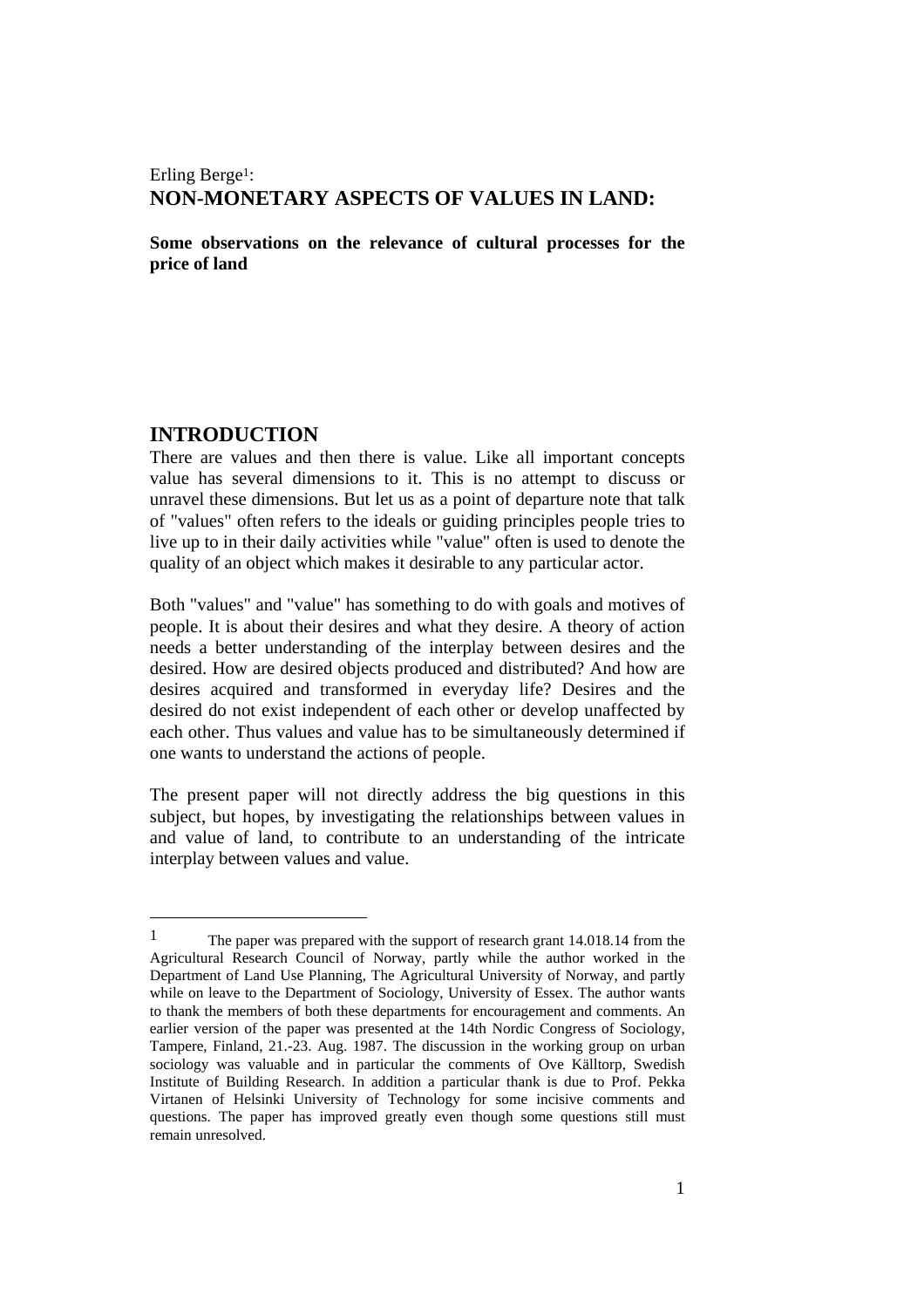#### **THE VALUE OF LAND**

Availability of land for development is usually thought to be a question of price. If you are willing to pay the price, you can get what you want most of the time. The "only" problem is to determine a just and equitable price. Negotiations between free and equal citizens are supposed to lead to that2. If the negotiating partners are unable to agree on a price satisfying their utility preferences, there will be no deal.

Acquisition of land for public purposes (including land for large scale development) is more difficult. There is no single decision-maker incorporating a complete public utility function. Hence, in judging the fairness of any particular price demanded or offered, one cannot get a reliable "gut reaction" on the total utility like the one an individual can rely on.

But even more important, in such negotiations there is always the threat of using force. If the public purpose has to have the land, there is the possibility of compulsory purchase. This automatically throws a suspicion on any price offered by the public body that it is unjust. Hence the problem of finding the right price probably is the most important issue for a just and equitable outcome. The problem has been devoted much attention in several acts, but would seem, at least theoretically and ideologically if not practically, to be largely unsolved. The present paper will try to argue that one important factor, presently largely ignored, is the sentimental tie between owner and property.

 $\overline{c}$ This is more or less the Hobbesian definition of a just price (Hobbes 1651, ch. 15, p.208) and is close to present conceptions of commutative economic justice (Macpherson 1985, ch. 1). But while most will focus on the exchange of equal value there also have been a growing stress on the role of bargaining power. Because of the difficulties of ascertaining equal value I think the stress should be on the "free and equal" relations between the negotiating partners. Equality of value exchanged is difficult because the total context of the negotiations is relevant for the actual level of the price. Usually one will think of negotiations between free and equal strangers as the point of departure for determining a market price. But if one finds a lower price among siblings, this price may be as "just and equitable" as the market price. In this case the price reflects the multi-stranded historicity of the relations between the partners in the transaction. What is a just price in one case may not be just in another. Hence, accepting such a definition of a just price does not say anything about distributive economic justice and will certainly not lead to an acceptance of the market as a just distribution procedure by definition. Whether a market can be regulated to yield a just distribution in any widely agreed conception of "just distribution" remains to be seen.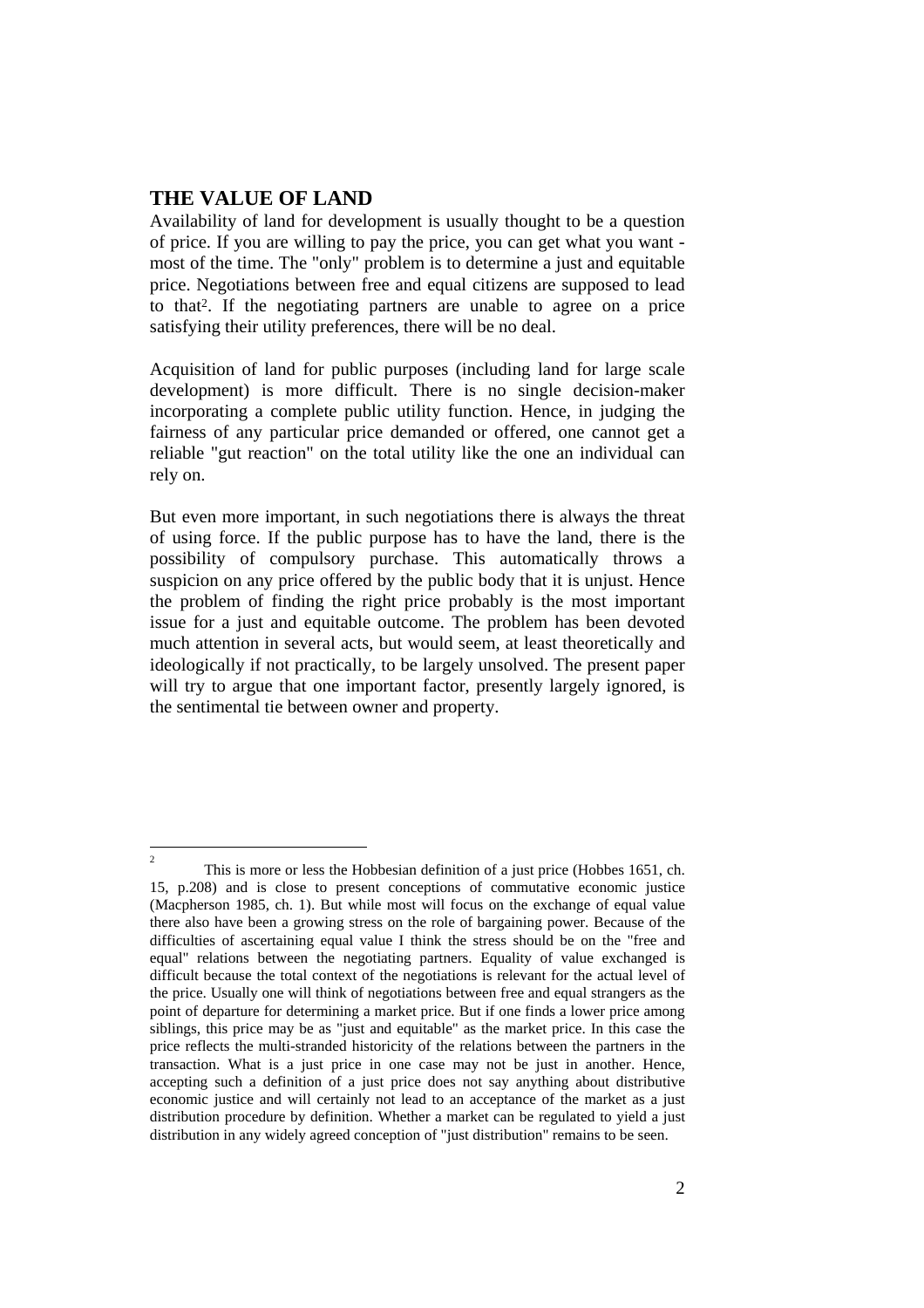### **WHAT IS A JUST AND EQUITABLE PRICE ACCORDING TO LAW?**

The Norwegian Constitution (§ 105) stipulates that compensation shall be paid if private property has to be taken by force. But the law does not indicate how to determine a fair compensation. Other acts, which try to say something of how to do it, court decisions and the bureaucratic procedures adopted are all open to contest on legal technicalities, considerations of justice and long term societal consequences. A summary of the legal situation will not be attempted here (see among others Ballangrud 1988, Stordrange 1984, Fleischer 1978). But two concepts which are used by the compulsory purchase act has to be mentioned. The compulsory purchase act stipulates that a fair price ought to be equal to either the market price (meaning obviously the price other farmers would be willing to pay for the estate) or the capitalized use value (thinking of a possible income from alterative uses of the land outside agriculture: land for development purposes like housing or industry) if that is higher (with some reservations for the case where land of equivalent value can be made available). But neither of these prices are well defined.

## **WHAT IS MARKET PRICE AND WHAT IS ECONOMIC USE VALUE?**

When public bodies shall evaluate results of negotiations, and when courts shall determine full compensation, one has to rely on rational procedures to determine what a just and equitable price ought to be. These procedures are founded on theories of what makes land valuable. For agricultural land the main factor, and often the only factor taken into consideration, is the economic use value3 of the land for the current owner or user. A justification<sup>4</sup> for doing this might be found in e.g. John Lock's "labour theory of property entitlement" (see Reeve 1986, ch.5).

One obvious problem with the market price is the absence of a true market in land. That a true market in land does not exist as classical

<sup>3</sup> Use value is in various circumstances used to designate different aspects of an object: 1) in political economy use value is taken to be the quality of an object on which the exchange value is based. The use refers the value back to the social context of the object. 2) In Norwegian Law of Property there are by-laws defining "the use value" of land (see Ballangrud 1988). This is a kind of capitalization procedure. If nothing else is indicated, the present paper applies use value to a loose intersection of the two former concepts: use value designates those aspects of an object which may be instrumental in the creation of a monetary income. For emphasis it is called economic use value suggesting the possibility of a non-economic use value.

<sup>4</sup> Ponder the use of words here. In dealing with values, however one conceptualizes value; one will encounter "justifications" explicit or implicit. We shall return to the question of justifications later.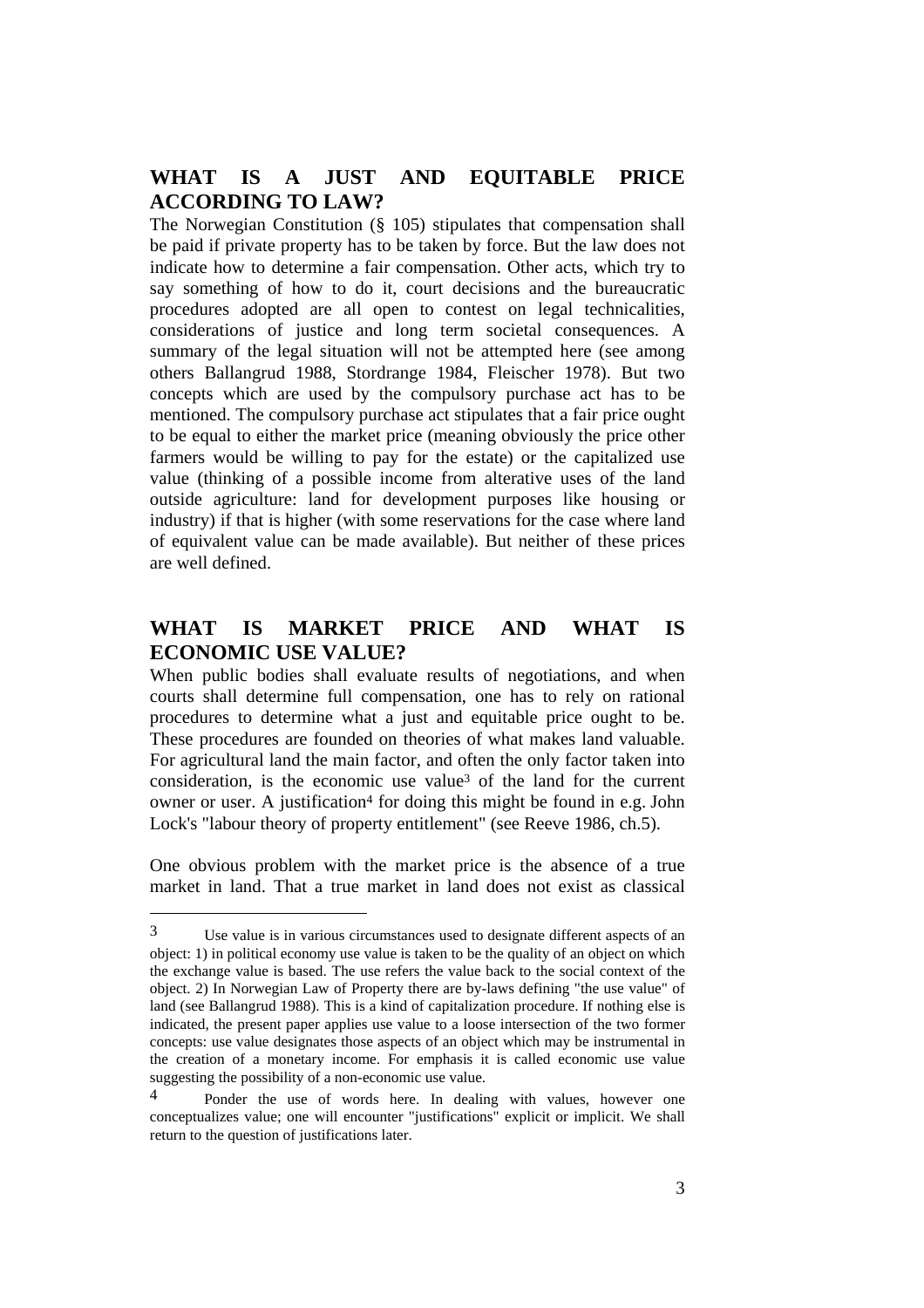economic theory specifies it, is obvious. Such a market is an ideal type and has never existed in the real world. But neither does a market exist in the more everyday meaning of the word. Acts like the concession act and the laws of primogeniture and odal<sup>5</sup> rights ("åsetesretten og odelslova") ensure that (Bachke 1979). Thus the market price refers not to a price in a general land market, but to what a qualified buyer (i.e. one who can get concession) is willing to pay, stipulating that no one will exercise odal rights. The result ought to be that the market price is close to the economic use value as assessed by the surrounding farmers, if it is not, concession is denied.

Another problem lies in the economic use value concept outside agriculture. Economic theory will point to the fact that strategic location in relation to other land and other activities will induce agents to pay a higher price for the more strategically located land - other things being equal (Alonso 1964, Richardson 1969). To pay the owner full strategic value when this value is created by public expenditure on infrastructure can not be justified by the labour theory of property right entitlement. However, it does seem to be generally accepted by the population on par with finding a gold mine and making the big catch in fishery. The arguments (or justifications) for this seems to go along the lines concluding with finder's keeper's as a rational reward system. But the private appropriation of publicly created values, through the uniform application of some concept of market price, will not easily be accepted as equitable by informed observers. Some of the problems inherent in this situation are discussed elsewhere (Berge 1985 and 1988).

A strategic location is not only determined by public infrastructure. The value of a location is affected by all kinds of externalities both positive and negative whether they are generated by public or private activities. As a class they might be called windfalls and wipeouts (Hagman and Misczynski 1978).

According to Norwegian law price increases (as well as decreases) due to public investment and regulations during the last 10 years and directly connected to the compulsory purchase shall not affect the price. Thus windfall profits and wipeouts due to publicly induced changes in strategic value in the near past of the case are avoided. In a case with considerable windfall profits possible due to regulations, it would seem that the rational procedure for the owner of the land to be expropriated is

<sup>&</sup>lt;sup>5</sup> Odal or allodial means in general the opposite of feudal: that the land is free, not holden to any lord or superior (Black 's Law Dictionary). In Norwegian culture the odal (spelled "odel") right has come to mean a rank order of close kin of the owner with a particular strong right to become the next owner of the land at a time of transfer of the property (inheritance or sale). The right is effective only for a period of one year after any conveyance either by will or sale (also forced sale).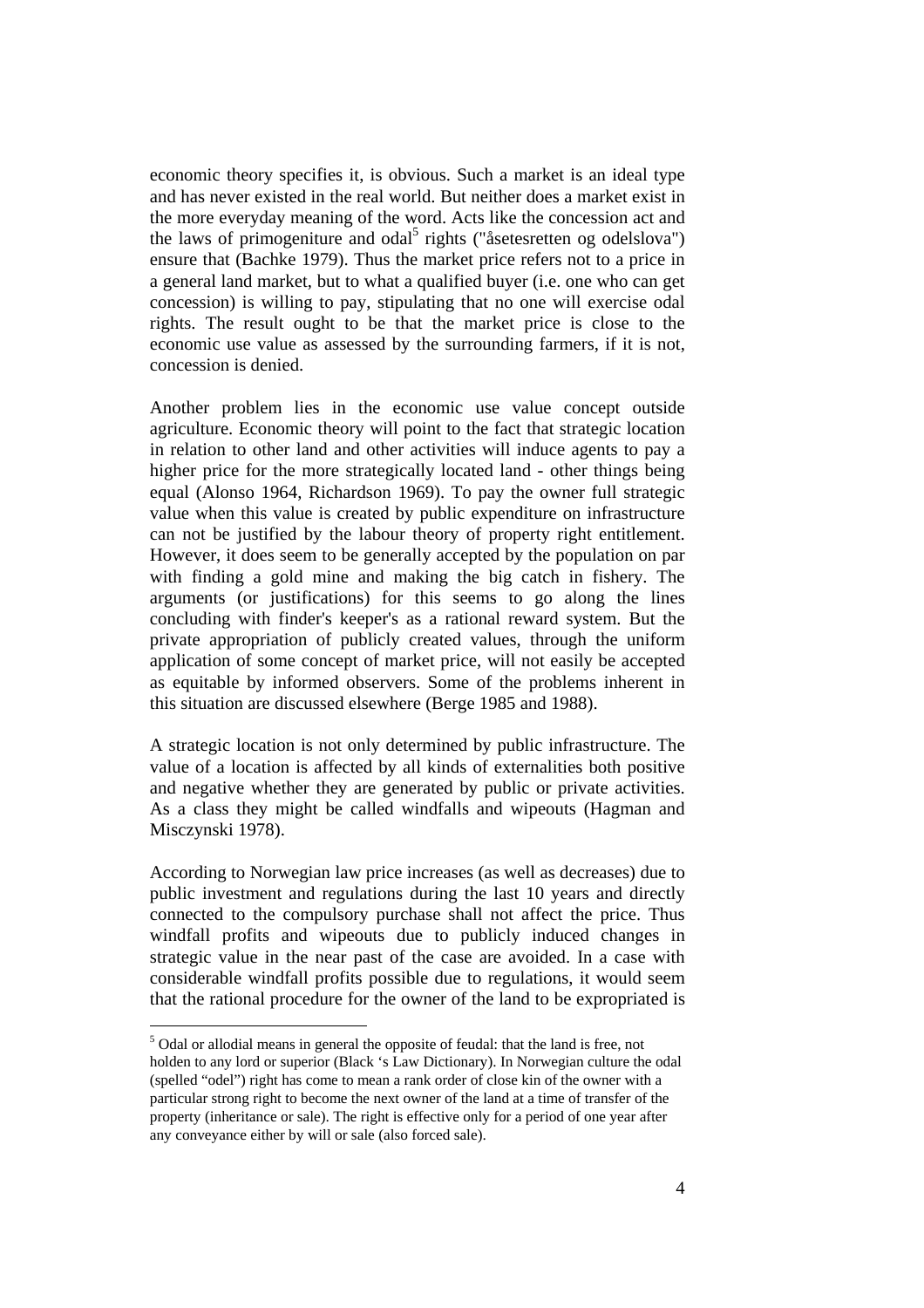to delay the proceedings as long as possible. Since the strategic value also is affected by the changing pattern of land use by private actors, delays in the compulsory purchase procedure will start to confound the impact of public investments on best alternative use with the impact of changing patterns of private use of surrounding areas. It would seem probable that the assessment of the price would be increased by this development. Such delaying tactics do in fact seem to be the chosen course of action in some cases. But the possibility of delaying a compulsory purchase rests to some large extent on the extreme reluctance to propose compulsory purchase which many political bodies show. One may ask why this reluctance is so strong. In the absence of hard evidence, it might be suggested that one reason might be the problems of finding a just and equitable price.

But why should finding an equitable price be so difficult? Economic use value and strategic value exist in an interpersonal observable reality and should in principle be both easily acknowledged and rationally calculable. In practice, of course, the assessment of economic use value and strategic value may, in many cases, be difficult, but will usually be solved. The real problem may be to find equitable procedures for distributing the values. Who shall reap the windfalls and who shall suffer the wipeouts? The theoretical foundation for distributing windfalls and wipeouts is not well developed<sup>6</sup>. In Norway we also lack any practical experience with such distributions.

#### **ON NON-MONETARY VALUE**

There is reason to believe that the problem of determining the price as a function of the intrinsic qualities of the land and the externalities affecting the utility of these qualities is compounded by non-economic factors. Most people would agree that at least for some land, the value is not exclusively determined by the economic use of it. But values which do not fit into the framework of economic theory, non-monetary values, will at present also be excluded from the rational procedures public bodies has to rely on in determining a price (in so far as no market price approximating a just price is unavailable).

To ordinary people, on the other hand, the conception of what an equitable price ought to be, might be affected by non-monetary factors. As long as valuation procedures does not explicitly consider nonmonetary factors, any experience of inequitable prices will feed back to the political system, creating hesitance in using compulsory purchase and thus making windfall profits by delaying tactics possible.

<sup>6</sup> Windfalls and wipe-outs are just some of the problems making a conception of distributive economic justice very difficult to formulate.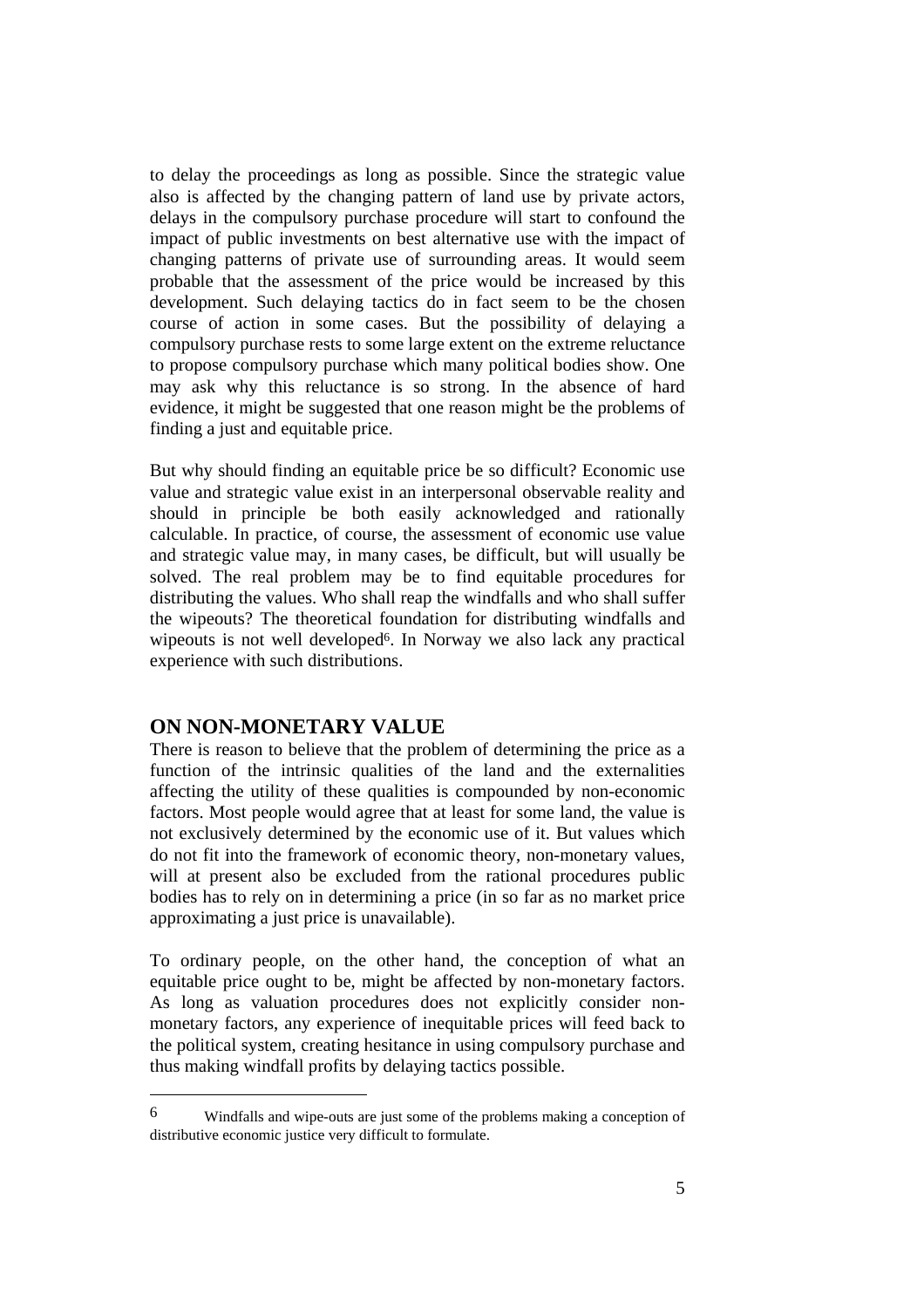Non-monetary values or sentimental values are not interpersonally observable in the same way as monetary values. But for the individual they are, nevertheless, an experienced reality and some effort should be made to incorporate them in the valuation procedures. The present paper will speculate some on the nature of sentimental values in land and present some observations on their importance. The findings reported are based on a study of attitudes towards property and land use controls. A small sample of politicians, property owners, and general public was chosen within a rural municipality bordering one of the fastest growing urban areas in Norway. The municipality was chosen so that land use conflicts should be as clear an issue as possible. Among the questions asked was one where respondents were asked to rank the importance of various factors for the price of their land, if they owned an agricultural estate and it was subject to compulsory purchase. The most important factor was the quality of the land for farming, next in rank came the quality of land for development and the location of land in relation to public and private services. But the historical relation between the family and the land was judged to be just as important as those mentioned. Of least importance they thought the status the land would confer upon the owner.

By themselves results like these do not seem remarkable. Most people will acknowledge that both they and others do develop emotional ties to their land and that a farmer will value the fact that his family has lived and used the land for generations. But there the discussion stops. Sentimental ties between individuals and land are, so to speak, dismissed as "mere sentiments". Since their existence is not acknowledged in the theoretical framework of the valuation models, they are also excluded from entering into negotiations between private and public agents in a systematic and rational way. And precisely in negotiations between public authorities and ordinary farmers this becomes a problem. If they were included in the negotiations, the farmer now seemingly asking an unexpectedly high price<sup>7</sup> for his land, might be found to value the family ties to his land high rather than to lack contact with economic reality.

For the farmer the symbolic qualities of the land exist as reality. The land may be a symbol of membership in a local community or a family and the land may be a symbol of prestige and status. These symbolic qualities of the land are largely invisible to the public servant. Too easily the behaviour of the farmer will be labelled as irrational. Then negotiations for purchase most likely will end up by recommending compulsory purchase based on the rationally calculated and interpersonally visible economic values.

<sup>7</sup> I mean higher than a prudent bargaining tactic would suggest.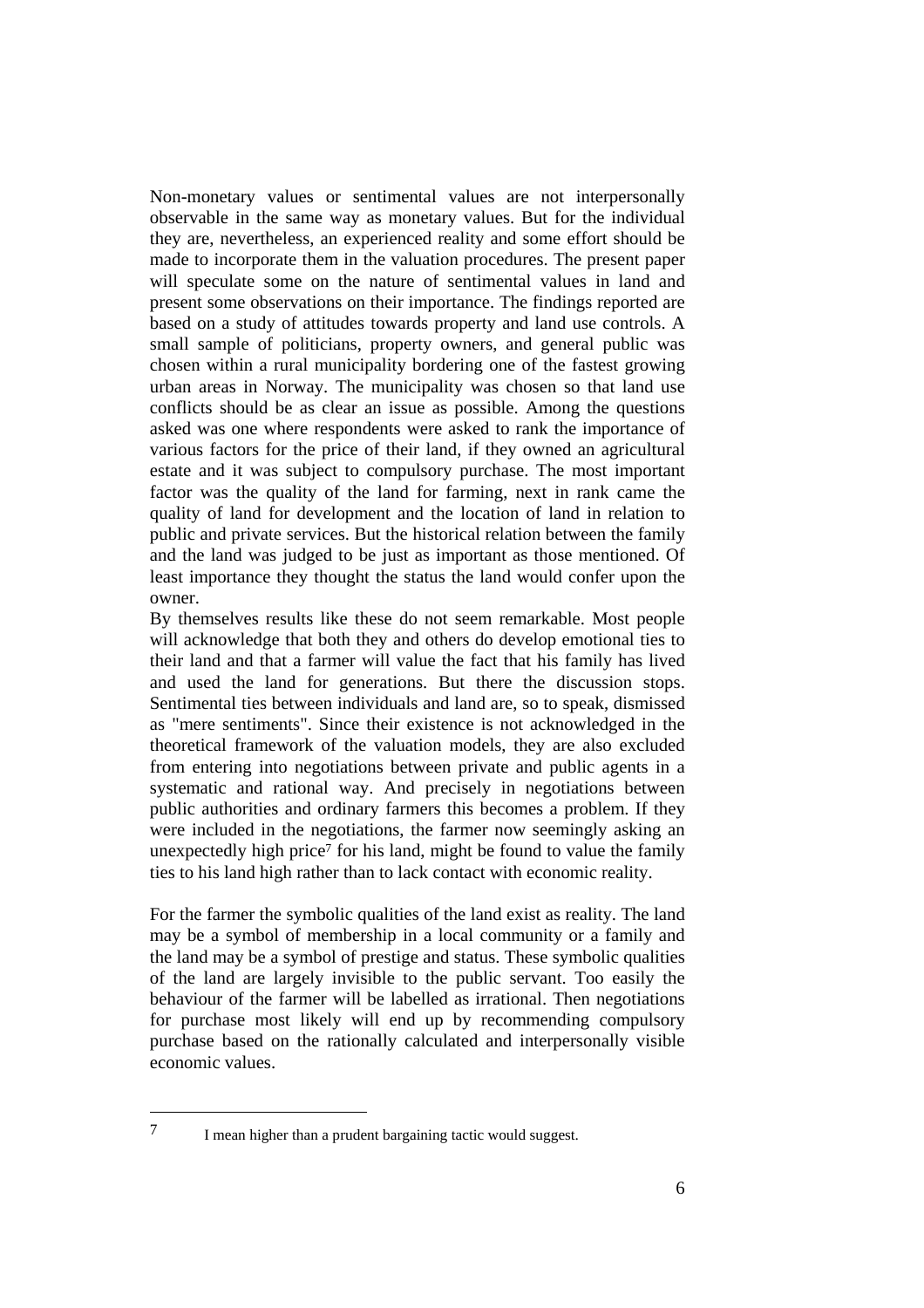The general mistrust of public valuations may be showing up in the reluctance of politicians to recommend compulsory purchase. But the mistrust does not show up in those actually having had to sell land to public bodies. On average they are more satisfied with the public land regulations than other people. An important reason for this will be found in a basic characteristic of sentimental values. They are non-divisible. The symbolic value of an estate does not change if you have to sell a bit of it. The importance of sentimental value enters the price equation only when the whole estate is being purchased. In addition one might note that compulsory purchase of large areas (and whole estates) usually takes place only for land whose strategic values has been changing markedly. This is bound up with the development of urban areas where part-time agriculture and urban occupations for some time may have contributed to a decline in the family attachment to the land. This means that if the economic use value outside agriculture (which of course is heavily affected by its increased strategic value) is taken as basis for the compensation, the actual compensation may exceed the price expected by the farmer. He feels he is getting compensation both for sentimental value and more. Such an outcome is, however, more based on the owner's lack of information on recent development of strategic value than on proper regard for sentimental value by the valuation procedure.

But in order to incorporate sentimental values in the valuation of land and negotiations for purchase by public agents, one needs a theoretical framework encompassing sentimental value in the same model as economic and strategic value.

### **ON PROPERTY AND LAND CONSIDERED AS PROPERTY**

A "thing" becomes property when a relation between the thing and its owner is established. As judged by the owner there are two kinds of processes imbuing the thing with value: 1) One type of process is based on the internal characteristics of the thing and how useful they are to the owner. The thing has instrumental values.

2) The other type of process is based on the context of the property, its relative location both in geographical and social space. The thing has strategic values.

The interpersonally observable economic use values of a property, whether current use or best alternative use, is partly based on instrumental qualities and partly on strategic qualities. The analytical distinction between instrumental sources of value and strategic sources of value is important since the instrumental values are based on characteristics internal to the owner/property relation while the strategic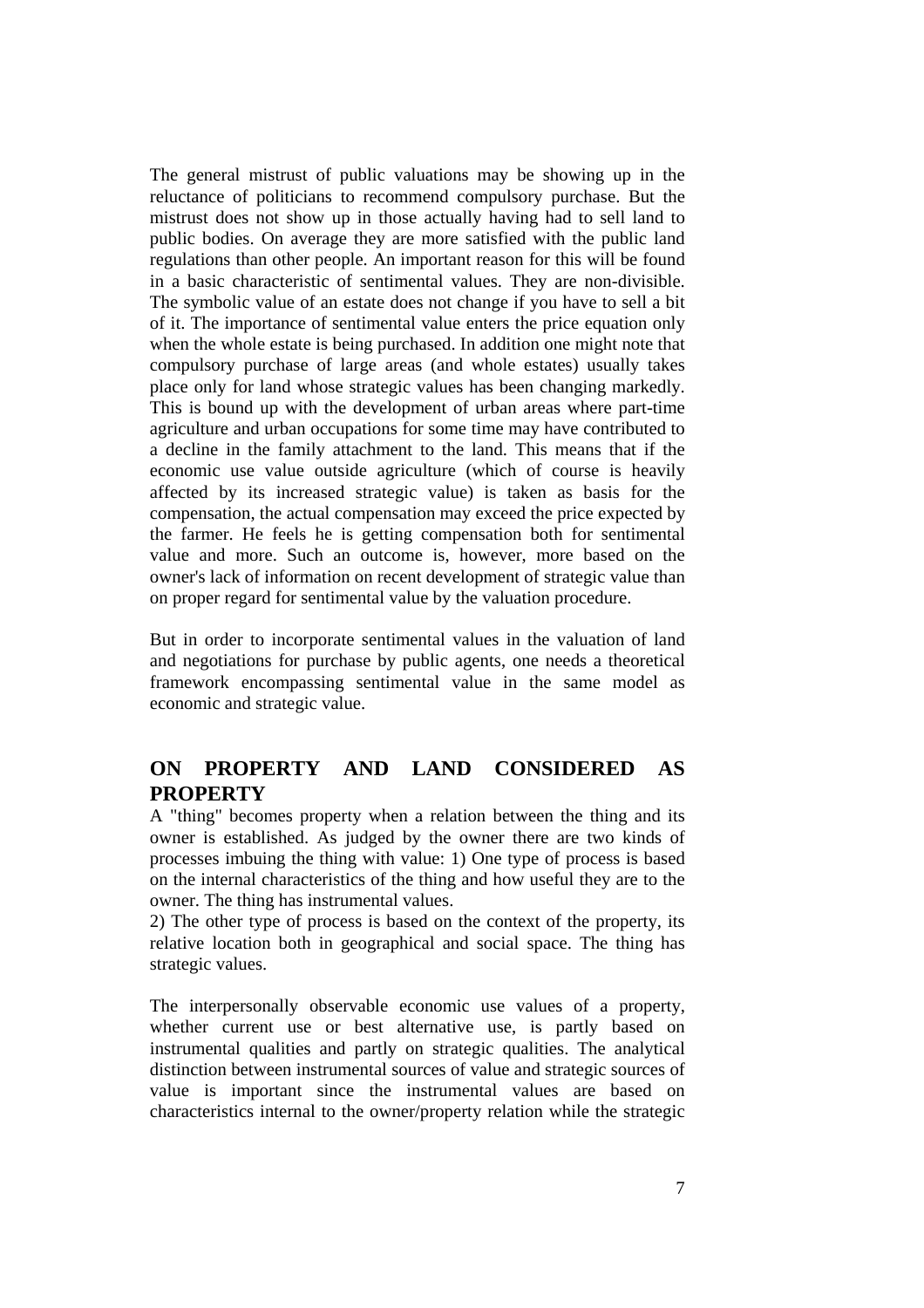values are based on the relations of the owner/property unit to the rest of the world.

Anything considered as property will have certain basic features in common.

- 1. It will have gone through a process to come into reality as an identifiable entity. (The production process.)
- 2. It will have gone through a process to come within access and control of the owner. (The acquisition process.)
- 3. It will have gone through a process of use and association with the person acquiring it. (The consumption process.)

The first process vests some use value in the object. After the completion of the second process the object is recognized to be the property of a particular actor in a particular setting. Then it also acquires some strategic value. But only after the third process will the property have sentimental value as well as use value and strategic value. By personal association with the thing owned, experiences tied up to the object will begin to accumulate. The experiences may either be significant in relation to the status competition among the actors (conspicuous consumption). Then it is called prestige value. Or it will be significant in relation to the communities of others the owner is member of (shared experiences). Then it will be called community value. Through the accumulation of experiences and the classification of their significance, the value of the property will increase (or decrease as the case may be).

If one considers the various values from the point of view of the owner, two basic distinctions must be recognized:

- 1. The values are either alienable or inalienable, and
- 2. the values are either divisible or indivisible.

Alienable values are those indisputably located within the object which is property. The inalienable values are located, so to speak, in the eyes of the beholder. The inalienable values are immaterial in the sense that their existence is tied to the mind of the owner (compare the concept of human capital) and the particular associations the relation between owner and object creates. The value of such associations is not generally transferable.

Divisible values are those where fractions of the value can be alienated for instance through some kind of stock ownership. Indivisible are those values where ownership of fractions is impossible.

Applied to the ownership of land we see that the intrinsic qualities of a property are both alienable and divisible, the strategic value, on the other hand, is alienable, but indivisible. If the land is divided into two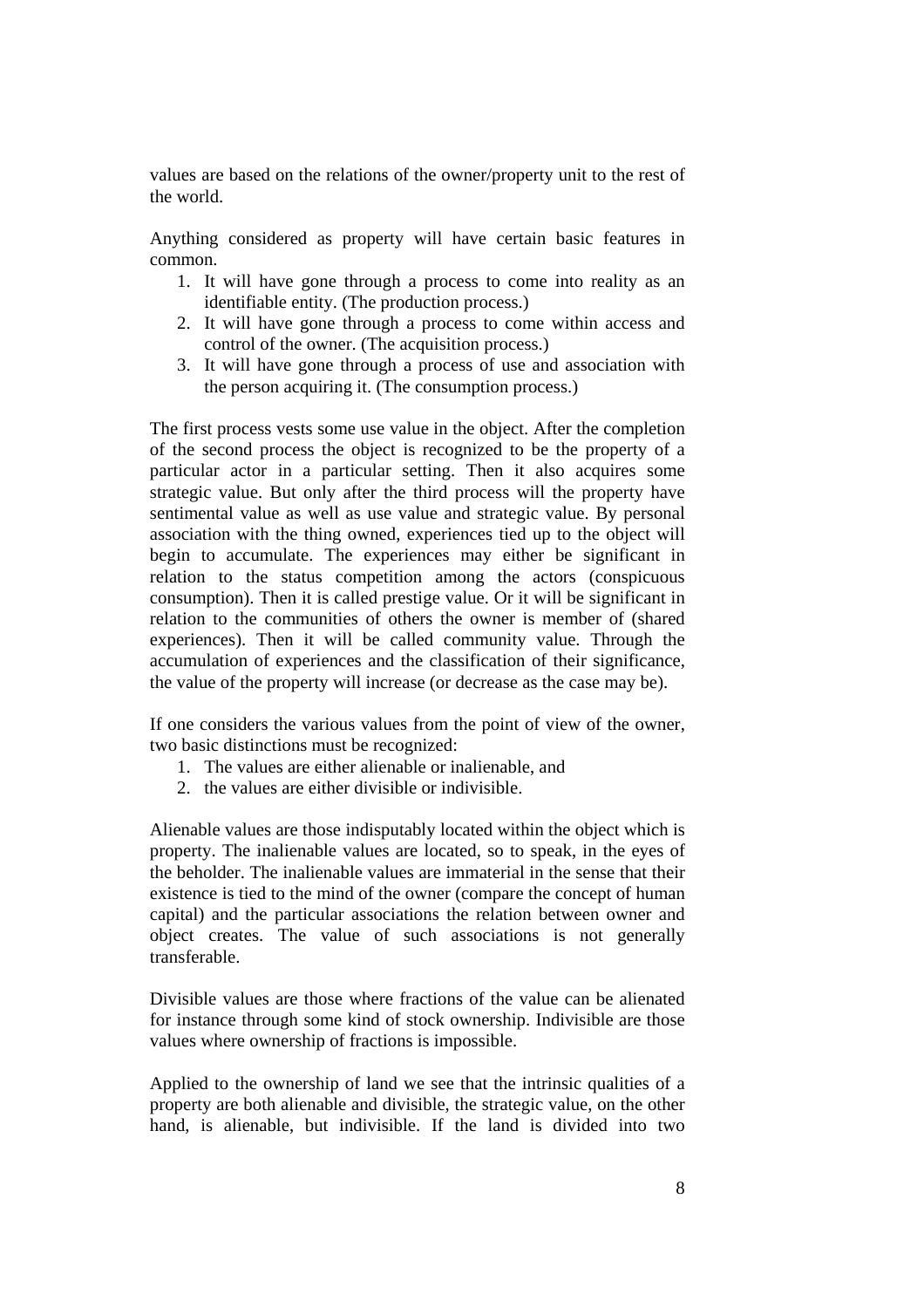properties the value of the intrinsic qualities is split in two. But both halves will, as long as some lower limit is not exceeded, have the same strategic value as the former undivided property. This basic difference between the intrinsic economic use value and the strategic value implies that they ought to be treated differently in the valuation and distribution procedures.

Likewise we see that the membership symbols of land (the community value) are indivisible while the status symbols (the prestige value) are divisible. The question of whether they are alienable or inalienable is, however, not clear. In general it depends on the degree to which the symbols are shared symbols. Within the circle sharing the symbols of status or membership in a community the value is alienable. Outside these circles it is inalienable. We may call it conditionally alienable.

Land as such is not produced. But land considered as a thing owned or ownable is produced by putting down boundaries and marking out an identifiable unit of land. Such a piece of land becomes property (the acquisition process) when title is granted to an actor recognized by the legal system. Having title to the land means on the one hand that the titleholder is granted the right to call upon the forces of society to enforce his or her rights to use the land against all other. On the other hand it means that the titleholder has the duty to comply with rules and decisions both concerning titleholders and land.

The consumption process for land consists in using the land for particular purposes. It ranges from enjoying its pure aesthetic qualities by way of housing and agricultural production to using its rocks and earth as input to a manufacturing enterprise. Only the last type of use is directly a nonrenewable consumption process. A few others are asymptotically nonrenewable by using the land in a way eroding its potential for similar use in the future. Non-renewable consumption of land is using and destroying the intrinsic physical qualities of the land and will not concern us for the moment. It is the renewable consumption resulting in a stock of experiences for the owner of the land we shall be interested in.

The value of the land for the owner is then determined by four types of processes (see also Berge 1981 and 1985):

- 1. The intrinsic economic use value is based on the profitability of the intrinsic qualities of the land used in any kind of economic activity.
- 2. The strategic value of the land is based on the position of the particular property in relation to the total distribution of activities on surrounding land.
- 3. The prestige value of the land is based on the owner's perception of the ability of the land to preserve or enhance the socioeconomic status of the owner.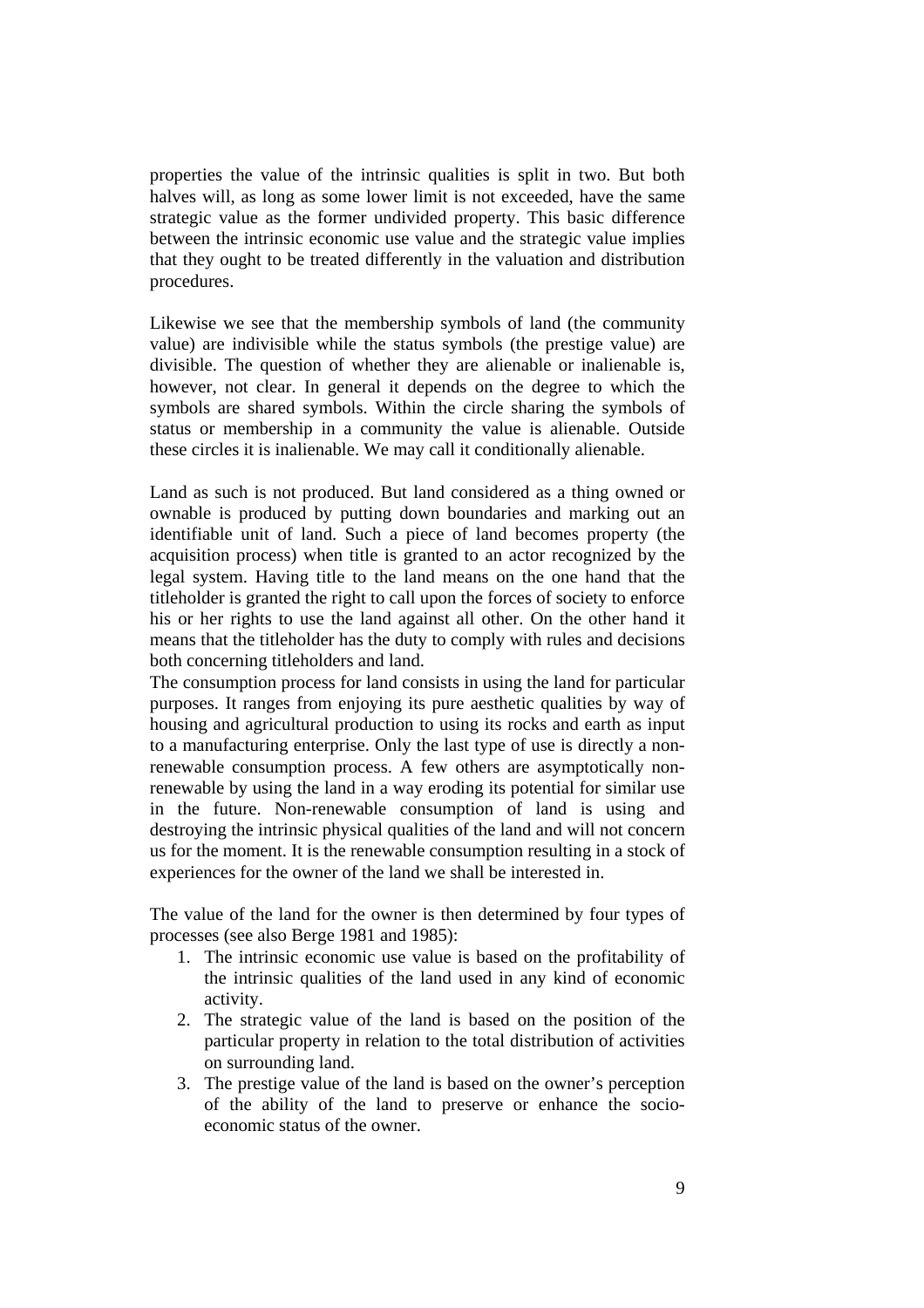4. The community value of the land is based on the relationships among owner, community and land. In particular it is based on the ability of the land to serve as symbol of membership of the owner in one or more communities and as help in distinguishing members from non-members of the community.

The first two sources of land value are the ones taken into consideration by present valuation techniques. The last two are the sentimental values attached to land which often are noted, but difficult to take consideration of except in face to face negotiations between private owners. In negotiations between public agents wanting to buy land and private owners without the proper concepts to explain the sources of their utility judgments, it would seem likely that the existence of sentimental values might appear as difficulties in agreeing on a just price greater than a pure bargaining strategy should warrant. But if such values are real, it is also possible to ask people meaningful questions about them. The present study has tried to do that, Lindeborg (1986) has tried to do it in a sample of owners of woodland, and Gasson (1973) tried to ask such questions of a sample of farmers.

But before we report those findings here, it might be interesting to consider more closely one particular type of community: the family and the relation between the family and the land.

### **FAMILY TIES TO LAND**

The Norwegian law of primogeniture (åsetesretten) and the odal rights gives strong preference to close kin when an estate is transferred (sold or inherited). The law of primogeniture gives the vendors children a right to buy the estate at a particularly reasonable price. If the transfer has taken place to a person outside the rank order of those with odal rights or to a person with lower rank, the person with higher rank can take the property for his own at a particularly good price defined as the odal valuation of the property. The cultural principles behind the law of odal rights are supposed to be ancient and can in the concepts presented her be understood as a conscious attempt to protect the community value for the families established on some land. The same will hold for the law of primogeniture. In addition it will also encourage farmers to invest in the land with a view to the future. The non-renewable consumption of the land may more easily be avoided if the farmer knows his actions will be inherited by his children.

Traditionally the kin group and the extended family was the most important community of all. One result of the law of odal rights has been mentioned. It makes impossible a market in agricultural land in any ordinary sense of the word. A corollary is that most of the private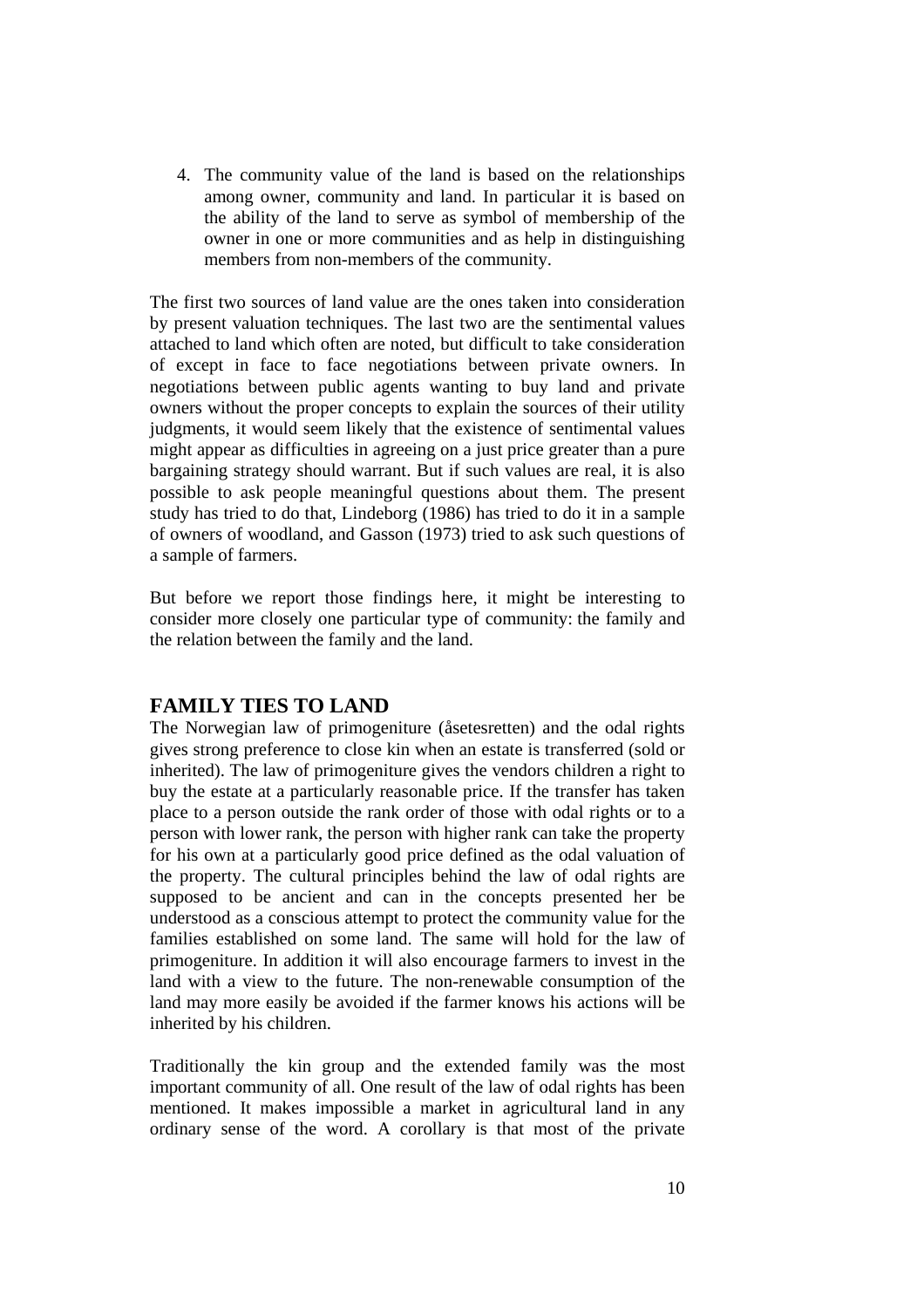transfers of estates are within the family or the close kin group with highest rank order of odal rights. Bachke (1979) has investigated the price of estates transferred within family and kin groups. Transfers of land within the closest kin community (the family) preserve the symbolic values in relation to the family. One should therefore expect the price to be significantly lower for transfers within the kin community compared to transfers out of it. One also might expect that transfers to more distant kin would command a higher price than transfers to the immediate family (children or children's children). This is exactly what Bachke (1979, pp.195-196) finds. Sales of estates with no change of use should also give a lower price than sales where the use of the estate is changed. One reason for changing the use of an estate is that its strategic value has increased. By changing the use one can take advantage of this change to increase the income from the use of the property. It is then possible to pay a higher price than one could if the use was unchanged. This is also confirmed by Bachke (1979, pp.195-196). For sales within the family the only factor determining the price ought to be the intrinsic qualities of the land for agriculture. Bachke (1979, pp.225)) finds in his pooled data (where sales to kin or family constitutes 75%) that size of arable land and productive woodland explain 72% of the variation in price.

### **THE IMPACT OF NON-MONETARY FACTORS ON THE VALUE OF WOODLAND**

Lindeborg (1986) in a study of owners of woodland has tried to demonstrate the existence of non-monetary factors of importance for holding a property:

Lindeborg (1986) in a study of owners of woodland has tried to demonstrate the existence of non-monetary factors in their utility functions and the impact of these factors on the price of the land.

| Items ranked as                      | No 1 | $\overline{N}$ $\overline{2}$ | No <sub>3</sub> |
|--------------------------------------|------|-------------------------------|-----------------|
| hunting                              | 14   | .                             | .               |
| attachment to the village            | 20   | 21                            | 24              |
| the right to decide on the land use  | 11   | 27                            | 15              |
| emotional attachment (e.g. longtime) | 54   | 18                            |                 |
| family property)                     |      |                               |                 |
| leisure activity                     | 11   | .                             |                 |
| the pure value of ownership          | 15   |                               |                 |
| recreation/outdoor life              | .    |                               |                 |
| "other"                              | .    |                               |                 |

In one question the 57 respondents were asked to "rank the following non-monetary factors of importance for you in holding the property: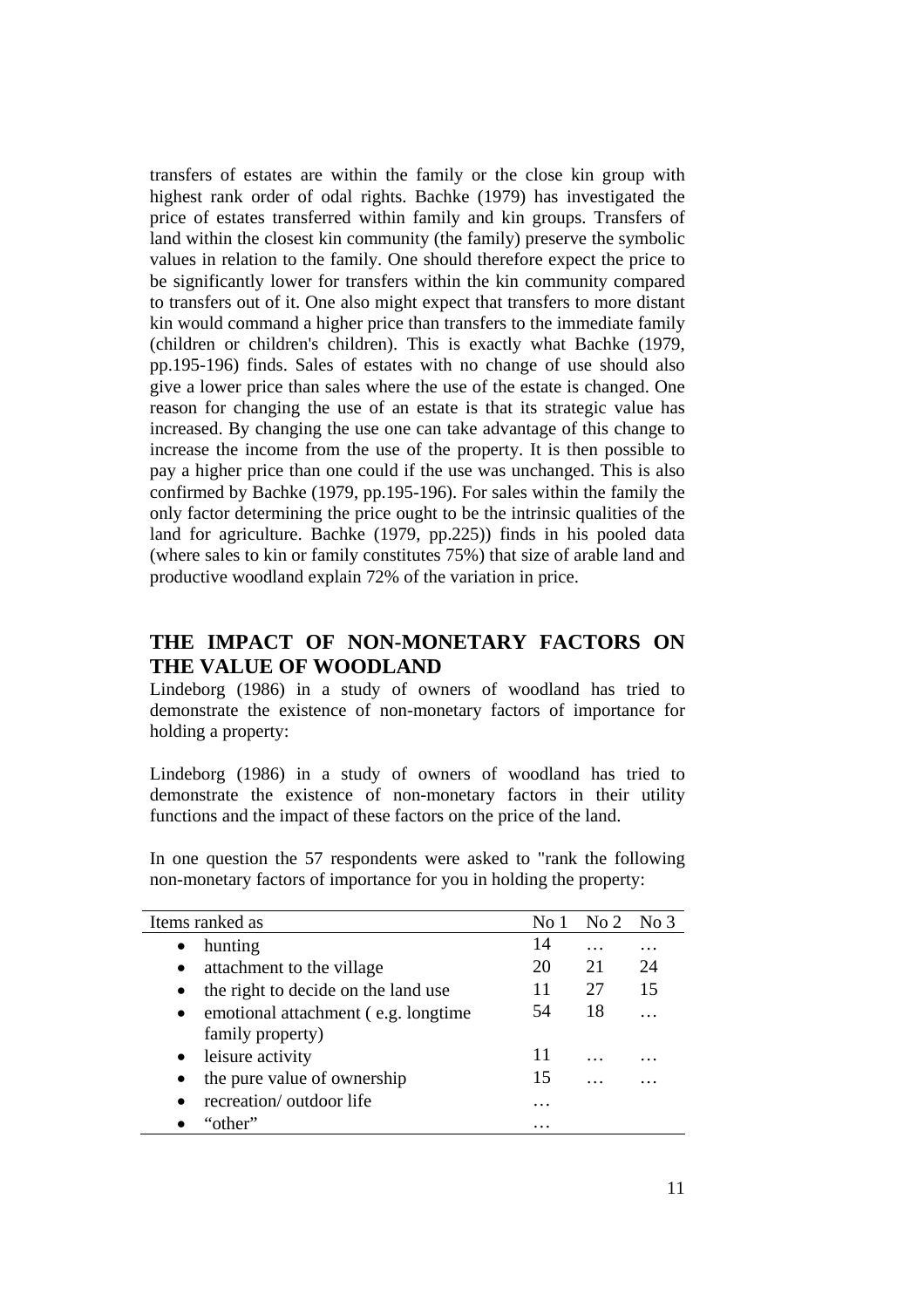Source: Lindeborg 1986 pp.140 My approximate translation from Swedish.

According to the discussion above, attachment to the village and emotional attachment would be examples of community value of the property. Attachment to the village would refer to the local community and the emotional attachment would refer to the family and kinship community of the owner. Hunting would refer to an activity enhancing the socio-economic status of the owner. The right to decide on land use and the value of ownership in itself might also be taken to contribute to or be used as indicators of contributions to the socio-economic status of the owner while leisure activity and recreation and outdoor life would contribute to the emotional attachment.

If such an interpretation is permitted one might derive the following propositions which Lindeborg actually reports:

- 1. Those living outside the village will give attachment to the village a higher rank than those living in the village. (For rank 1 there is 22% among those living outside the village against 15% among those living inside the village; Lindeborg 1986, pp.101.)
- 2. Those living inside the village will give family attachment a higher rank than those living outside the village. (For rank 1 the figures are 60% among those living inside the village against 50% among those living outside; Lindeborg 1986, pp.101.)
- The theoretical argument for this lies in the comparative merits of the property as symbol for one community versus another. For those living within the village no particular symbol other than their address is needed. Since a symbol signifying belonging also tells of not belonging to something, a particular piece of land in the context of the village will be better suited to symbolize the family and kinship network which historically has had a connection with this land than membership in the village community. For someone living outside the village a piece of land will symbolize attachment to the village and may as well symbolize membership in a kinship community. On the other hand, those living outside the community will have less opportunity to accumulate experiences connected to the land and will be expected to develop less emotional attachment to the land than those who live within the village and have more opportunity to accumulate experiences.
- 3. Those living outside the village will be expected to have occupations with less degree of freedom of decision than those living within since living within the village and owning land implies most certainly a traditional status as self-employed. Within the village where most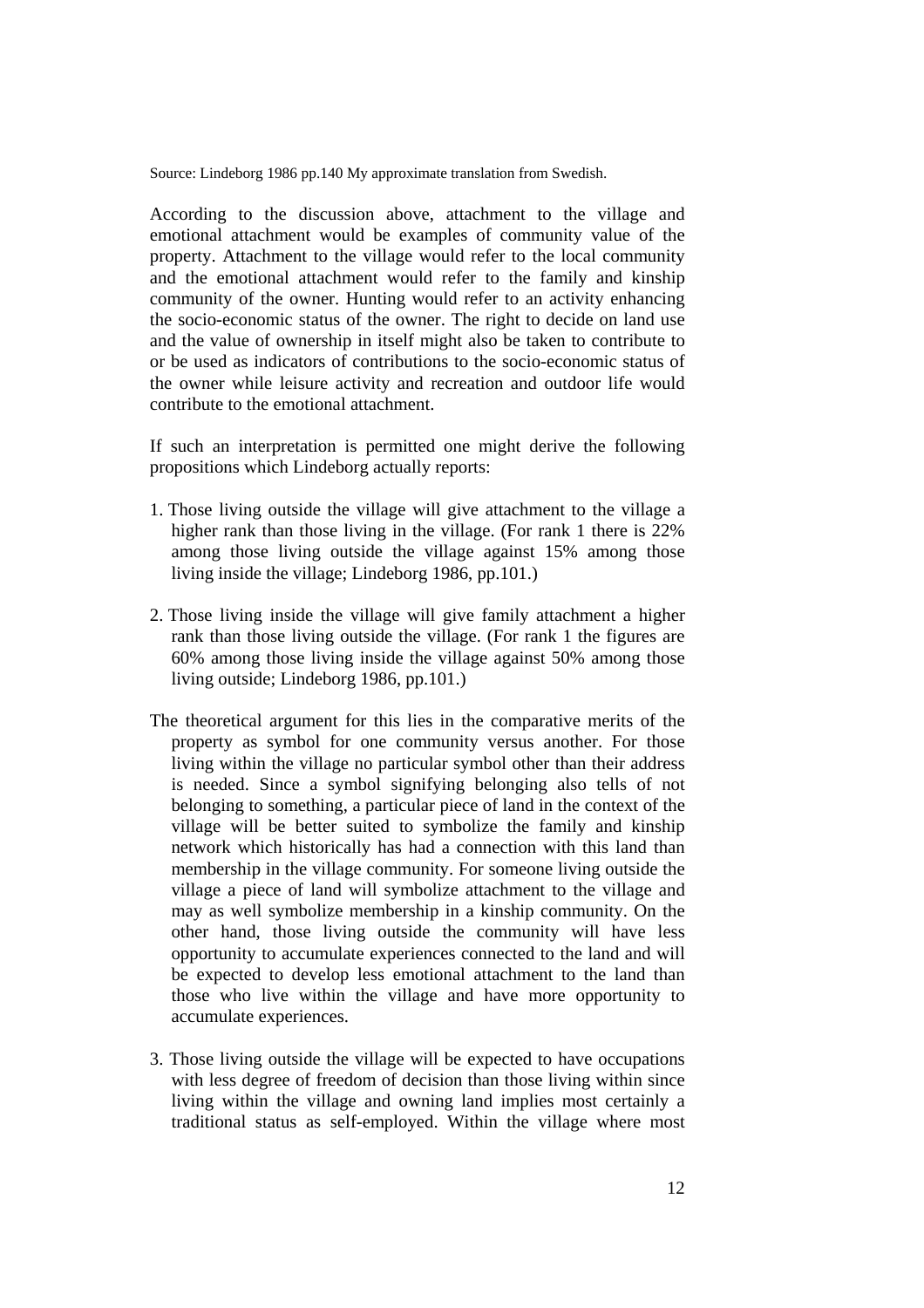families are landowners, owning land will give no particular competitive edge in the struggle for higher status. Only the size of the landholding will be important. For those living outside the village where most people will not be landowners, being a landowner will add appreciably to the status of an ordinary laborer. The size of the holding will have little to say since the distance to it will make size an unsuitable sign. It cannot symbolize status for the significant status groups of absentee owners. Hence one shall expect to find that those living outside the village will find the right to decide and the value of ownership more important than those living within the village. This right is bound up with owning land as such, not its size. (For the right to decide, 24% of those living outside the village gave it rank one, but only 5% of those living within the village, Lindeborg 1986, pp.101.)

To study the impact of non-monetary factors on the price Lindeborg asked his respondents the price they would want if they were to get full compensation for their property in a situation where they were forced to sell. This price he compared to the market value of the land assessed by the methods recommended by the woodland authorities. He finds that full compensation is about 2-2.7 times the market value (95% confidence interval).

From these data Lindeborg then finds that

- with increasing income the importance of non-monetary factors as reflected in the asking price will increase. (Among those earning more than 200.000 the mean full compensation value is 2.48 times the market value while it is 2.20 among those earning less than 100.000, Lindeborg 1986, pp. 112.)
- with increasing size of woodland the relative importance of nonmonetary factors for the asking price will decrease. (Among those owning more than 100 ha land the mean full compensation value is 2.13 times the market value while it is 2.62 among those owning less than 20 ha, Lindeborg 1986, pp. 113.)

Both of these results are readily interpretable in terms of declining marginal utility. Of more interest according to the theoretical categories utilized above is the fact that the data also reveal a tendency for the compensation value to increase as the number of days visiting the property increases and as the age of the owner increases. (Among those visiting their property more than 100 days, the mean full compensation value is 2.41 times the market value while it is 2.15 among those visiting their property less than 10 days. Among those older than 65 years the mean full compensation value is 2.50 times the market value while it is 2.20 for those under 40 years of age. Lindeborg 1986, pp.114-115.)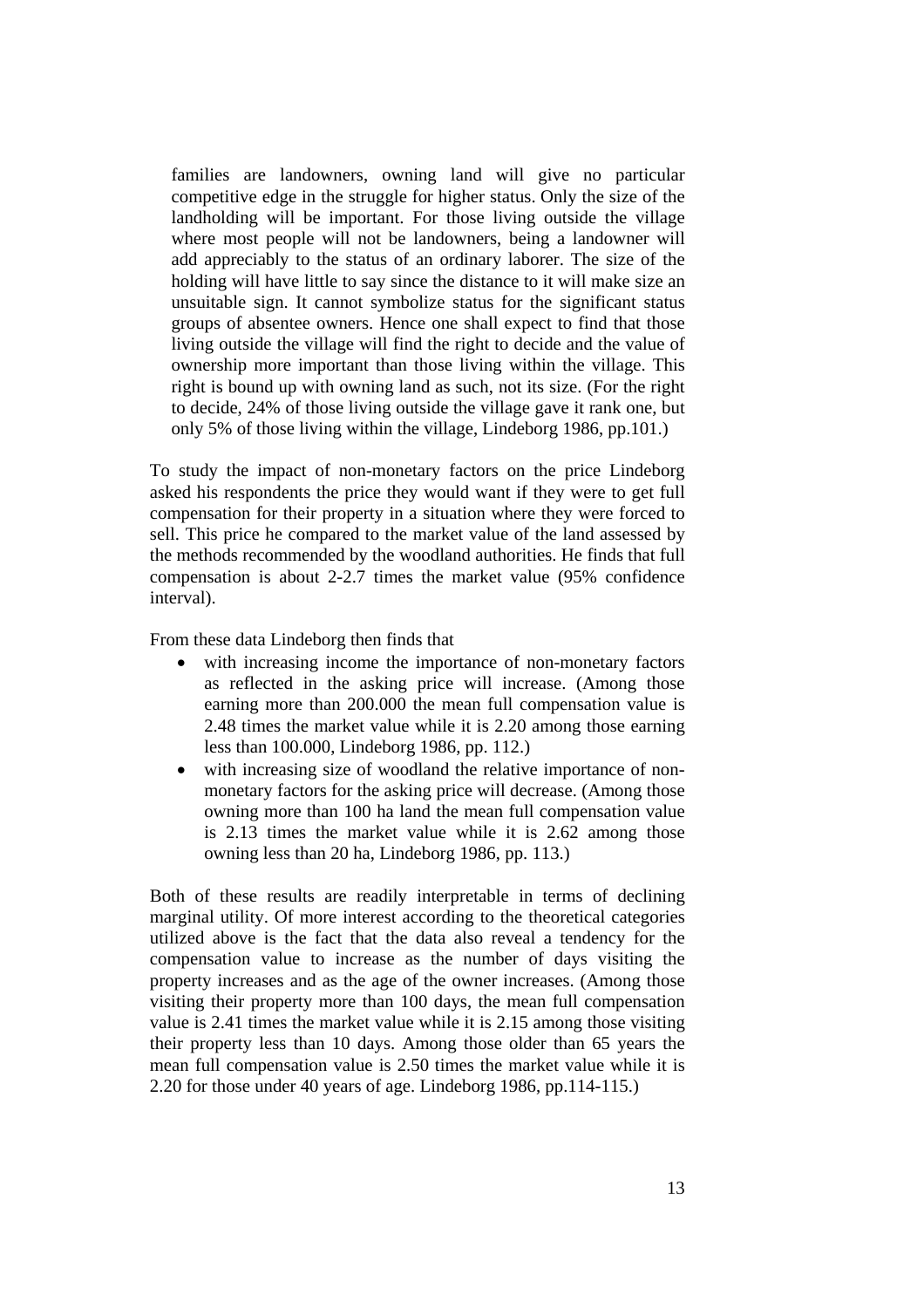Both of these results supports an assumption of a monotonic increasing functional relationship between time available for accumulating experiences and the assessed sentimental value of the object associated with the experiences. In short: the more time spent on renewable consumption, the more sentimental value will be associated with the object consumed. But duration of experiences is just a necessary precondition. To establish the value of experiences they have to be discussed and evaluated. Only by sharing the experiences can they contribute to shared values and appear as community value.

It has been noted (Steinsholt 1987) that newly established farming families are more concerned about the family attachment to the land than those with established traditions - or at least so it seams. Theoretically this observation might be genuine. The community value may be increasing as more time is spent on the property. But as time goes, one must expect processes of wear and tear also for community value. There is no reason to believe it will increase without bounds. One might suggest that after 2-3 generations the process of vesting community value in the land is about balanced by processes reducing it. At that point the value will exist secure neither increasing nor decreasing. It is reasonable to expect that it will recede into the background of the awareness of those living on the farm in favour of processes increasing their portfolio of value. Only when some threat endangers their stock of community value, will it become significant. The newly established farming families, on the other hand, are still in a situation where the community value vested with their estate is increasing rapidly. Hence one ought to find them more preoccupied with it. To this is added the other side of the process, namely that the significance of community value depends on it being shared by other members of the community. And the degree to which it is alienable depends on the degree to which the larger society agrees on its significance. The newly established farming families do right to be noticeably concerned with the importance of the family ties to the land.

### **ON THE VALUE OF PROPERTY AND CULTURAL VALUES**

So far we have been talking of the subjectively assessed value of a property thought to be a function of 1) intrinsic economic use value, 2) strategic value, 3) prestige value, and 4) community value. Both the way we talk of it and the way we think of it suggests that value in this context in principle is measurable in money terms. Lindeborg got his respondents to assess the full compensation value in terms of money.

The other side of the term value: the personal orientations who "serve as standards influencing the selection from among modes, means and ends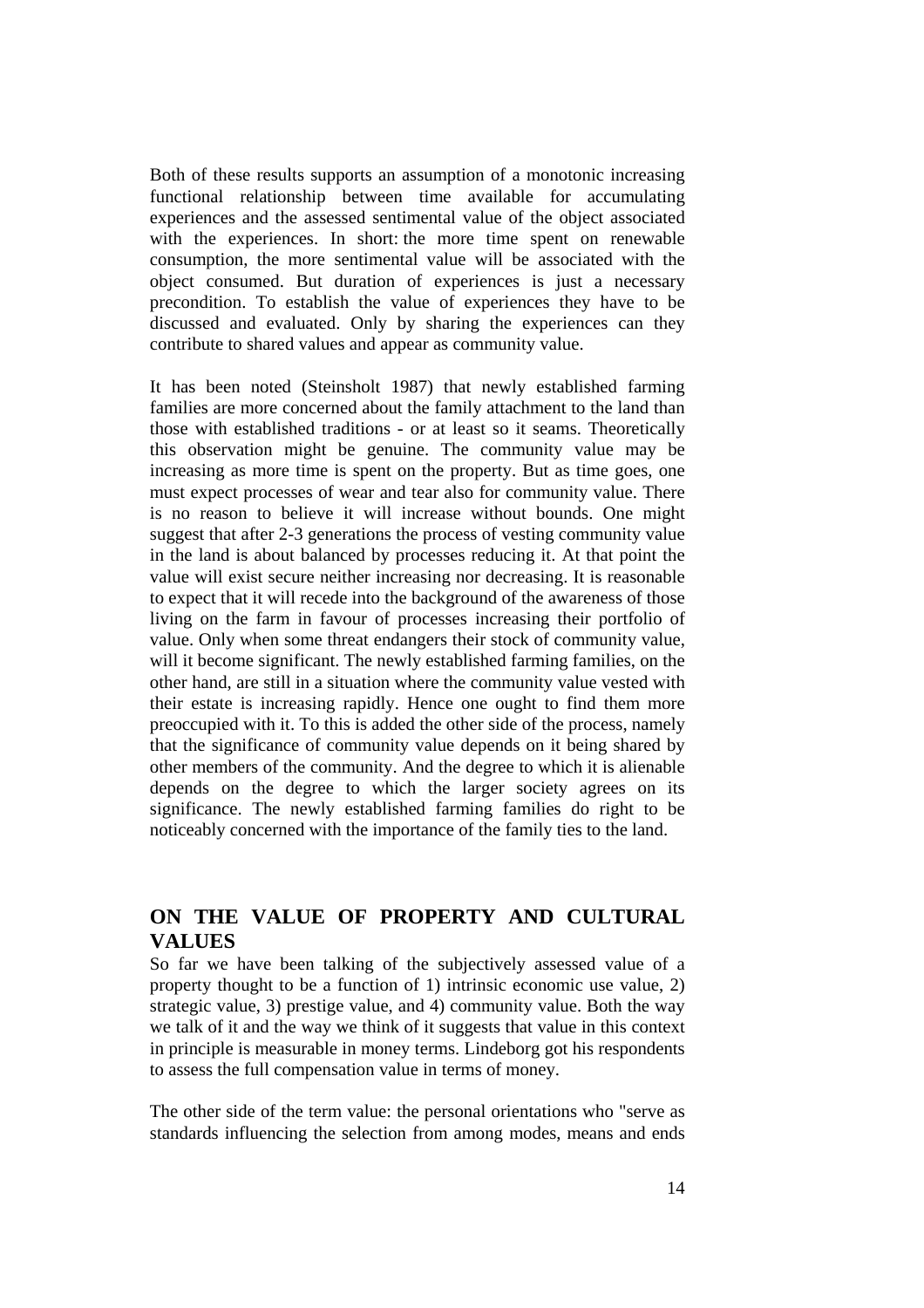of action" (Cluckhon, C. K. 1951 cited by Gasson 1973, p525) are definitely not measurable in terms of money. Yet, I will maintain that there is an intimate link between the value of property in terms of money and cultural values in terms of personal orientations. This link goes through the motivation of actors, how they learn what is desirable and what is not.

Discussions of motivation take the existence of external goals as given. The problem of motivation is seen as either a question of which "needs" or "drives" correspond to the particular goals (the psychological approach) or as a question of which justification the actor can give for seeking out a particular goal (the normative approach). Leaving aside the obvious correspondence between goals and the physiological and psycho-physiological needs, the somewhat surprising fact is that goals as such seem to have been taken as rather unproblematic.

The reasons for this are obviously many and complex ranging from the pervasive impact of the assumptions embodied in the model of economic man (profit maximizing behaviour) to the epistemological questions involved in discussions of the nature of man ( Is man rational? Which experiences are real? How is it possible to know anything at all?). In relation to land the predispositions of our culture very easy may lead to a simplistic view of real property and ultimately all property as capital. That actors want capital is not surprising. If one thinks of property simply as capital, the interesting aspects of the motivation would be the justifications for the various means one is willing to use to obtain this or that goal. This leads to a situation where interest in motivation will focus exclusively on justifications. But this view of motivation fails to recognize that goals, means and justifications are interrelated in rather complex ways. The distinction between means and ends can only be determined circumstantial and will in many cases change during a process. Neither is the justification for some project independent of what the goal will turn out to be (Marshall 1981).

A simple rule of rational choice is to take the more valuable goal of two if both cannot be achieved. But for many types of goals, in particular goals which are not available in some kind of market, there are no obvious and unambiguous measures of value. Then the "justification" for wanting to achieve this goal will be a part in the bargaining process continuously going on to establish the value of the goal.

Justifications belong to the class of processes concerned with the evaluation of goals, of determining the rank order of goals. Obviously the rank order of goals is important in predicting which goal will be pursued. But apart from that, there also are effects from structural and process characteristics of the society. Land seen as a goal is for instance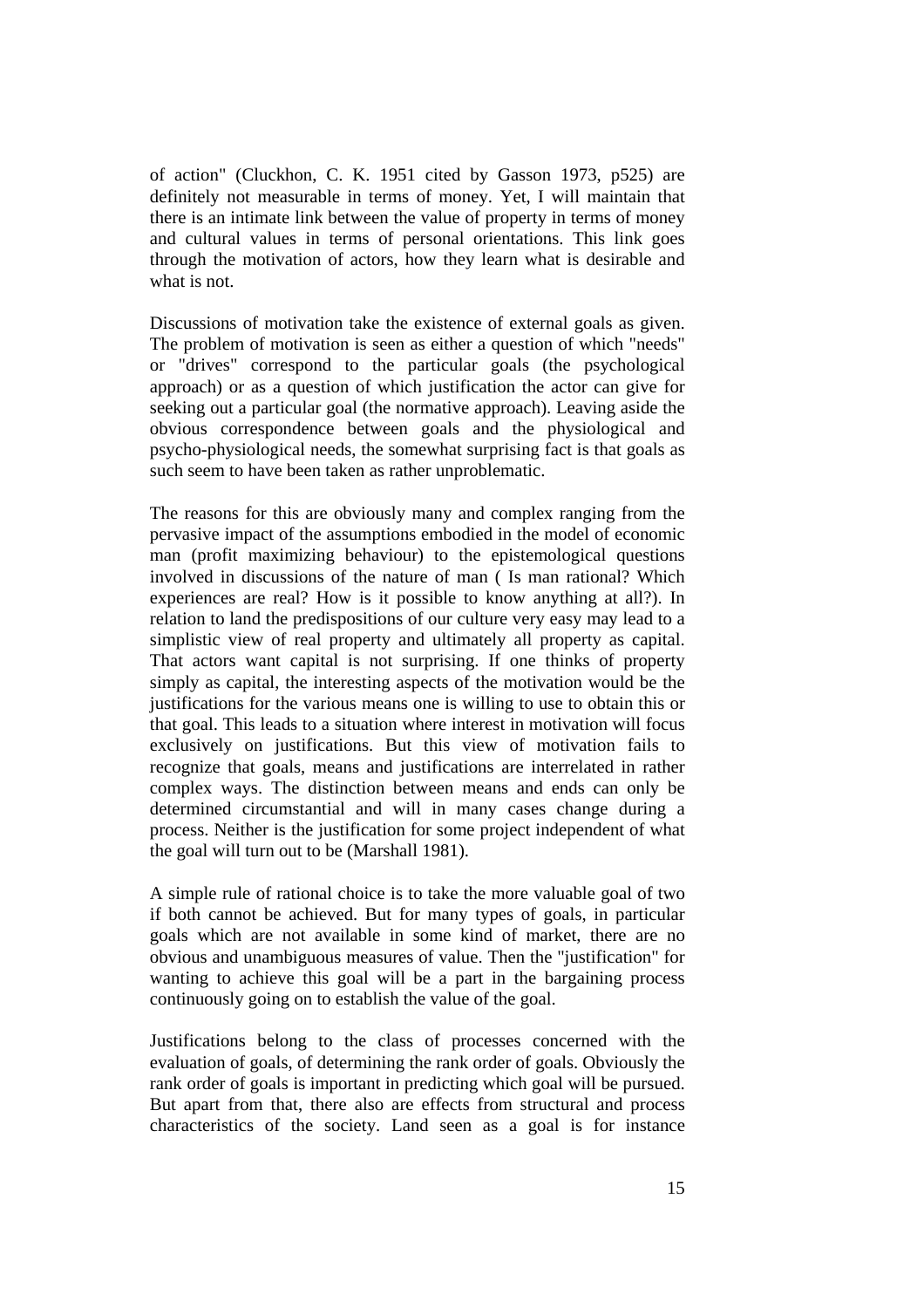constrained by the social institution of property ownership. The goal may be said to be to own land, to make land into property. But the reasons why actors want to make land property, the justifications for their property, are tied up on the one hand with those processes which imbues property with value and on the other hand with the functional requirements and internal consistency of a social system (see e.g. Dahlman 1980). These requirements are approximated by the rules of the property system and will circumscribe the actual choices of goals by actors. The property system and the justifications supporting it are therefore not only arguments about the functioning of society, but also about the value of property as such and hence part and parcel of the system of justifications from which one can choose arguments for owning land. The relation between this system of justifications and the value of a property is indirect through the impact on the legal definition of the rights and duties of the owner. These affect the income generating potential of the land, but more important is the relationship to those who do not own land and the impact on the status of landowners compared to non-owners. The discourse of justifications for land ownership is very much a struggle about the status system of the society and how this is related to landed property.

Thus the values which people use to guide their lives are intimately linked to value as they see it embodied in for example land. The classification of value proposed here is largely developed deductively. It may be interesting to compare it to the inductively derived classification of the values of farmers presented by Gasson(1973) in her study of "Goals and Values of Farmers".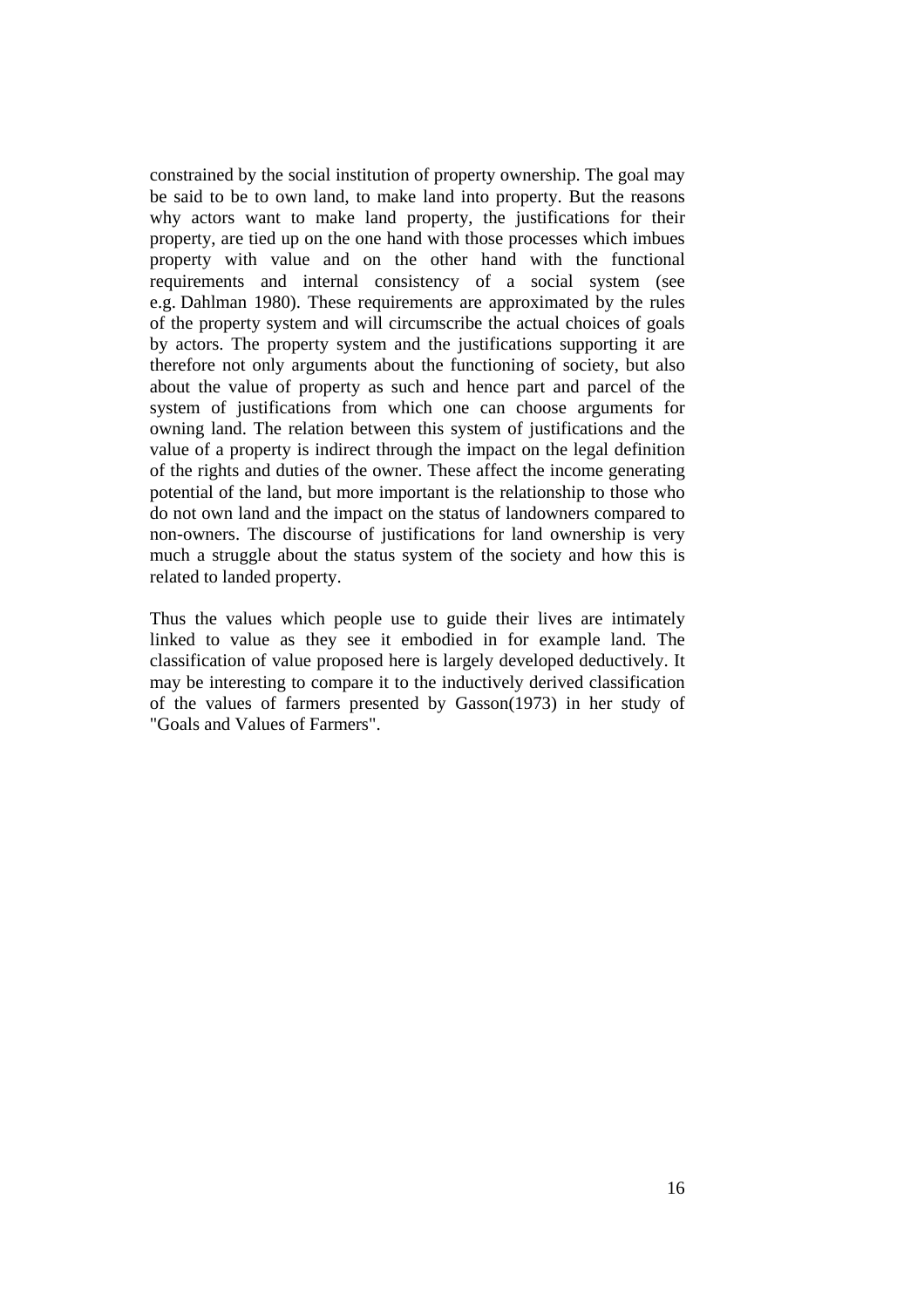### **THE VALUES OF ENGLISH FARMERS**

In a study exploring the motivation of farmers, "what farmers really want from their occupation" (Gasson 1973, p.521), the following list of dominant values likely to be associated with the farming occupation is presented (p.527):

Instrumental values

- making maximum income
- making a satisfactory income
- safeguarding income for the future
- expanding business
- providing congenial working conditions
- hours, security, surroundings

Social values

- gaining recognition, prestige as farmer
- belonging to the farming community
- continuing the family tradition
- working with other members of the family
- maintaining good relations with workers

Expressive values

- feeling pride of ownership
- gaining self-respect for doing a worthwhile job
- exercising special abilities and aptitudes
- chance to be creative and original
- meeting a challenge, achieving an objective,
- personal growth

Intrinsic values

- enjoyment of work tasks
- preference for a healthy, outdoor, farming life
- purposeful activity, value in hard work
- independence freedom from supervision and to organise time
- control in a variety of situations.

#### The classification is explained:

"An instrumental orientation implies that farming is viewed as a means of obtaining income and security with pleasant working conditions. Farmers with a predominantly social orientation are farming for the sake of interpersonal relationships at work. Expressive values suggest that farming is a means of self-expression or personal fulfilment while an intrinsic orientation means that farming is valued as an activity in its own right."

While the description of categories seem clear enough, the assignment of the various values to the categories might be disputed (which Gasson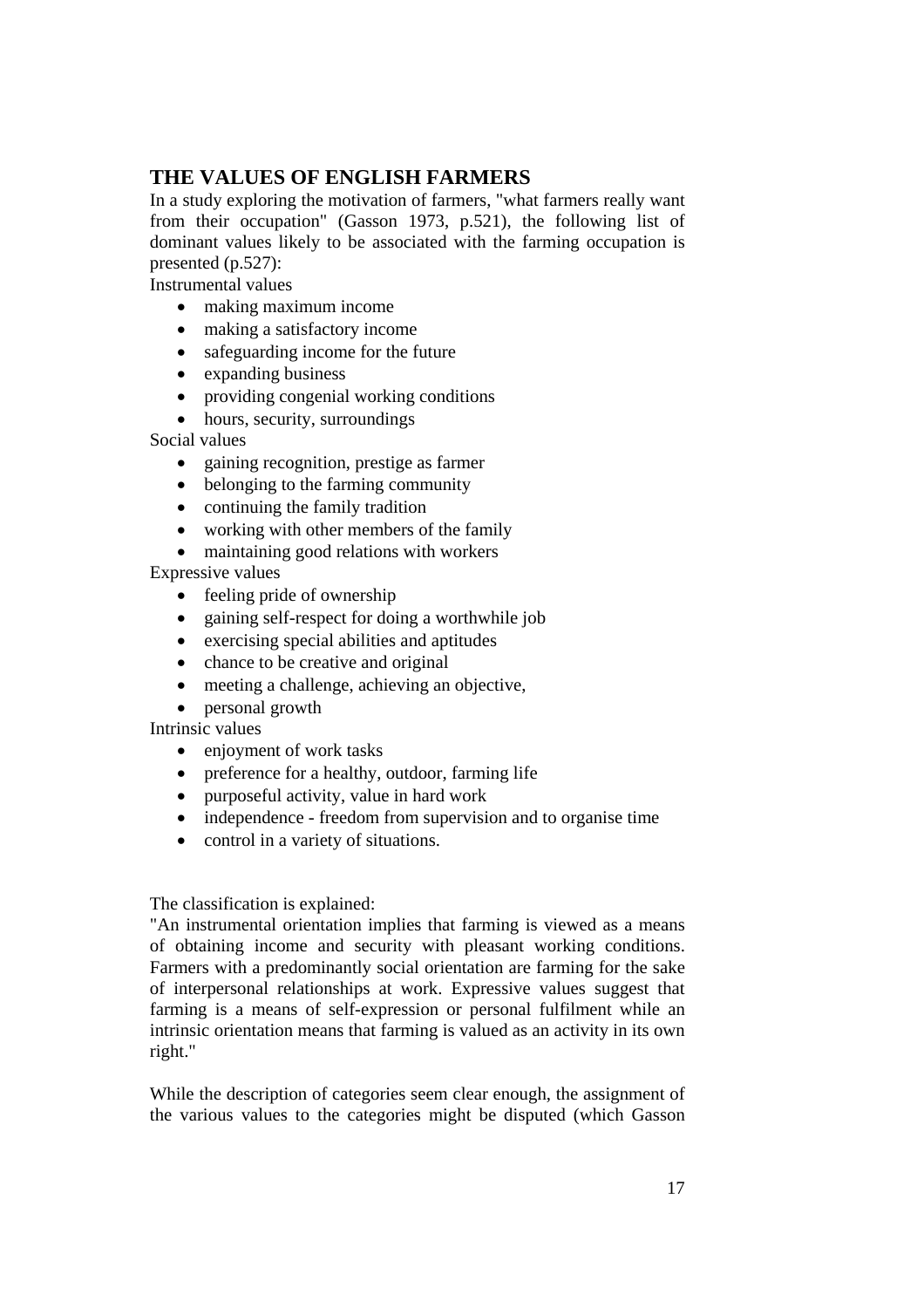also acknowledges). In particular the empirical distinction between expressive and intrinsic values seems unclear.

Above the discussion of various sources of value in land gave rise to the following typology of value in land:

- Intrinsic economic use value
- Strategic value
- Prestige value
- Community value

Gasson's classification is not directly comparable, but some of the values labelled instrumental would seem to contribute to an appreciation of the intrinsic economic use value of a property. Some of the values labelled social would seem to contribute to what here is called community value of land while others together with some from the expressive category would seem to contribute to or be associated with its prestige value.

The values labelled intrinsic and some of the expressive ones on the one hand do not seem to involve processes vesting value in land per se, and strategic value in land on the other hand do not seem particularly affected by the occupation of the single farmer. But the aggregate, the total distribution of farmers and their valuation of and demand for agricultural land for various reasons, will contribute to the strategic value of the land.

The values of farmers and the value in land can be seen in yet another perspective. The values people hold to guide their lives are organized into value orientations. For farmers such clusters will form a view on farming as a way of life and to some large extent be visible in the way they conduct their business on the farm.

### **A CLASSIFICATION OF JUSTIFICATIONS**

In a study of East Anglian farmers Newby et al.(1978) classified farmers according to how they described their use of the farm. It was distinguished between an individualistic and a collectivistic attitude to farming, and between a view of the farm as a means of production or a means of consumption. The cross-classification gave four types of farming as a way of life. Each way of life would represent a use context for the land. Not surprisingly Newby et al. (1978, also, see Rose et al. 1976) found that the justifications given for owning land varied accordingly (Newby et al. p339):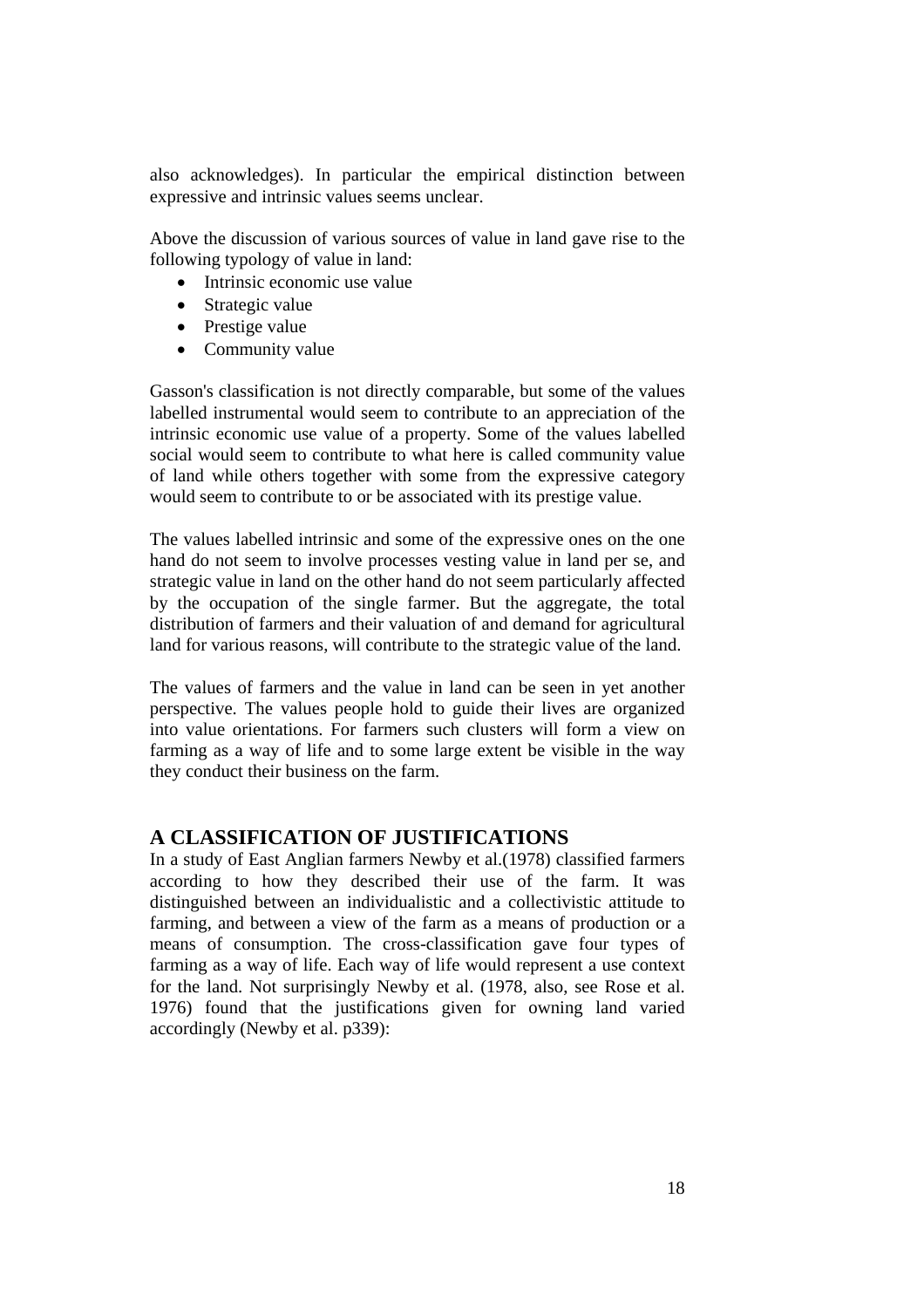| Use context of property                | <b>Justification</b>                   |
|----------------------------------------|----------------------------------------|
|                                        |                                        |
| <b>Individual means of production</b>  | Capitalistic justifications like       |
|                                        | 'Hard work' or 'Taking risks'          |
| Individual means of                    | Individualistic justifications like    |
| consumption                            | 'Land is just like other private       |
|                                        | property'                              |
| <b>Collective means of production</b>  | Collectivistic justifications like 'It |
|                                        | creates employment for workers'        |
|                                        | or 'Noblesse oblige'                   |
| <b>Collective means of consumption</b> | Altruistic justifications like         |
|                                        | 'Stewardship'                          |

Rose et.al.(1976) argue that "the propertied feel it necessary to justify their rights by invoking principles associated with other forms of property rights than those which characterise their own property ownership, and that they do so for reasons of warding off threats to their position or more generally as a means of maintaining social stability."(pp. 708-709).

But their choice is strongly affected by their adopted way of life as farmers. Returning now briefly the concepts presented above it could be suggest that all property and in particular land may hold aspects of all four use contexts or equivalent be a vehicle for all approaches to farming.

Seen as individualistic means of production, land would show both its intrinsic economic use value and part of its strategic value. Considered as individualistic means of consumption, the land would partly reveal its prestige value and partly its community value. Land seen as collectivistic means of production would show another part of its strategic value. And land seen as collectivistic means of consumption would reveal other aspects of its community value.

This means that in so far as justifications are felt necessary, the choice of one type rather than another might be affected not only by the particular values the farmer brings to farming, but also by the statuses of the processes imbuing value in the land and in particular non-monetary value. On the structural side this means the status of family and kinship networks in relation to the land, the status of the local community in relation to the land and the ability of the land to symbolize and enhance the prestige of the owner. It is to such a social context the actor brings his (or her) personal history in terms of which types of values they think are important.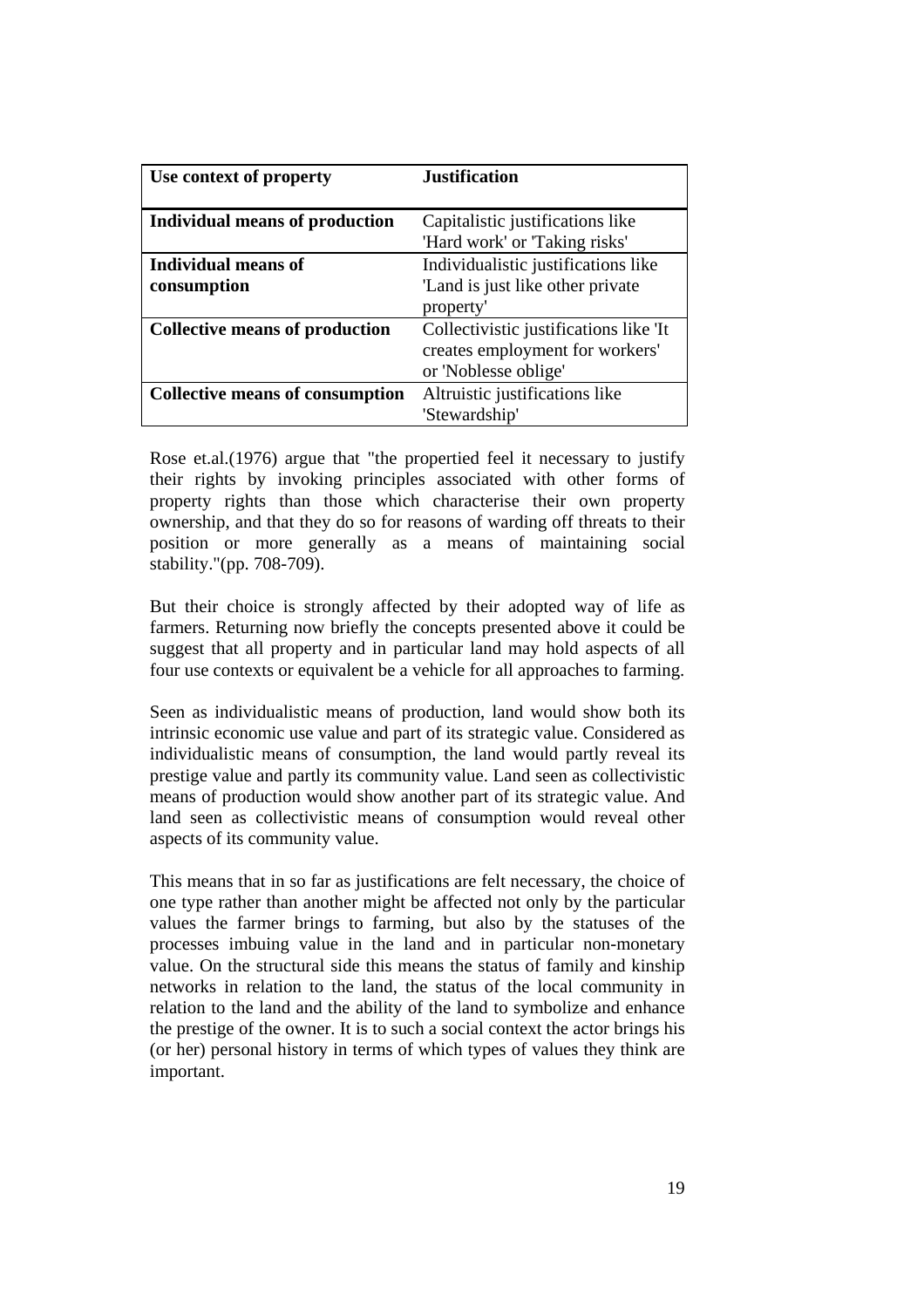Hence the question of culture enters with full force. There is nothing selfevident about the relative merits of prestige value compared to community value. But by the nature of the time constraint on human activity, using more time on displaying the prestige of the owner will leave less time for developing the stock of experiences at the core of the community value. At some point an actor has to have learned or decided what is more important to use time on. Then one can talk about cultural values. If there is a consensus on the importance of prestige and not much interest in community value (in relation to land), actors will spend time accordingly and express suitable justifications.

Such questions have, however, not been addressed by either Newby et.al.(1978), or by the present study. The English study did nothing more than establish the importance of the categories of justifications. Here one step further will be taken by trying to assess the rank order of the justifications and compare them to a rank order of the types of values suggested by the theoretical arguments above.

### **DATA ON THE RELATIVE IMPORTANCE OF JUSTIFICATIONS**

During 1986 a mail questionnaire was distributed to 741 people 18 years or older in a small rural municipality in south western Norway. The municipality has about 7000 inhabitants and is bordering a rapidly growing town which during the last 20 years has started to expand outside its own borders. The demand for land has increased rapidly, but the public commitment to preserving the rural character of the municipality has also been confirmed and strengthened. The issues of land values and conflicts related to incompatible uses are therefore as present in the minds of the people in this small municipality as one can find it anywhere in Norway today.

The sample consisted of 58 elected councillors (called politicians), 218 property owners and 465 of the people aged 18 or above.8 Of the politicians 17 % declined to answer, of the landowners 39%, and of the general public 54% would not answer while 6% more could not answer for various reasons. A total of 380 persons completed the questionnaire (see also Berge 1987).

This was 10% of the population aged 18 or more in 1985. If politicians or property owners were selected to the 10% sample, they were replaced.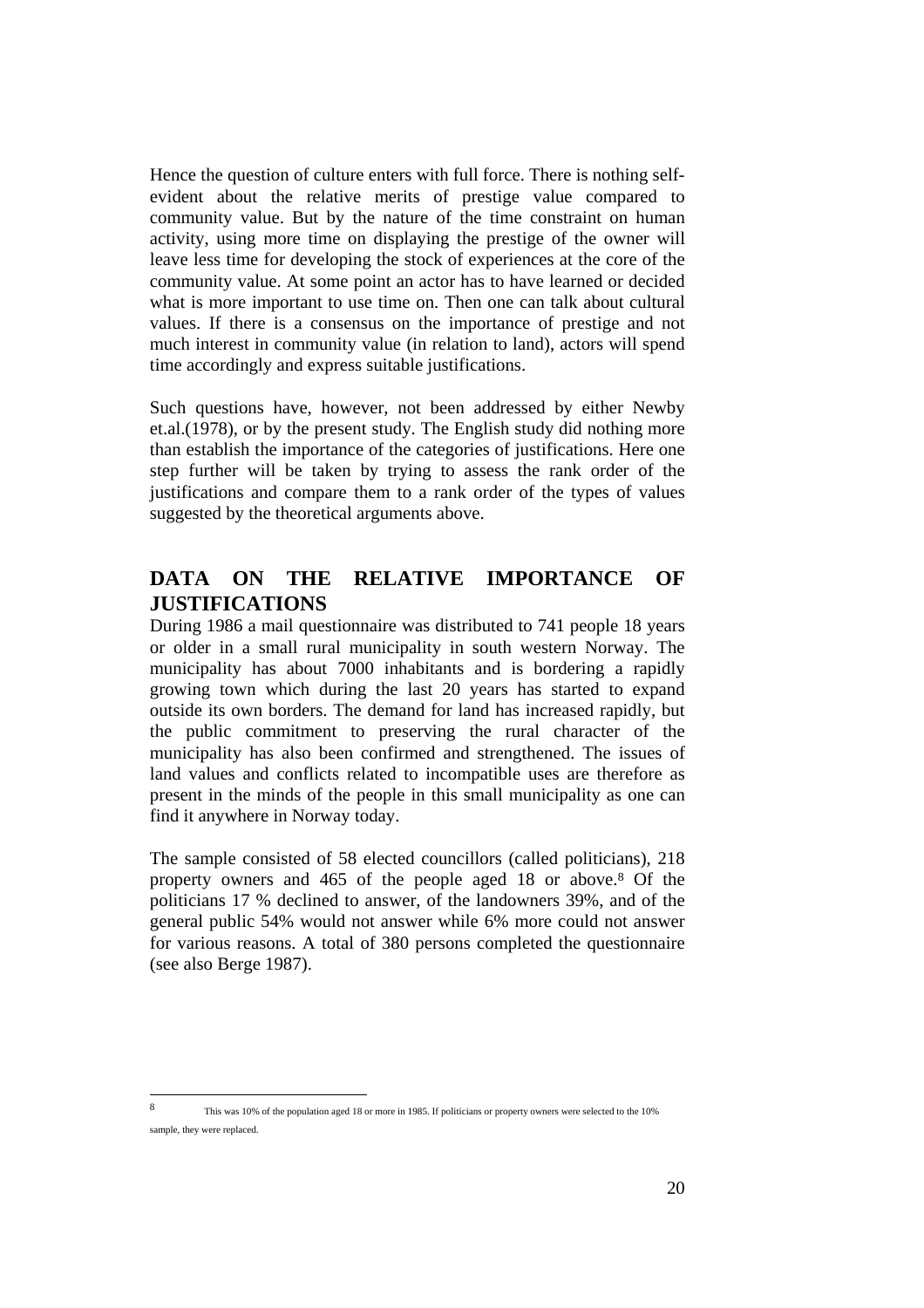### **THE RANK ORDER OF JUSTIFICATIONS**

The classification of motives for owning land proposed by Rose et.al.(1976) is not readily translatable into meaningful questions. In the end it was decided to formulate them as use principles and people were asked:

"If you were owner of a large agricultural estate and had to decide on the use of it, how important would you say the following use principles would be for you?" The categories and scale is shown in table 1.

In terms of rated importance of the four types of justification for use of land, there is a basic agreement among groups. Only for social utility (the collectivist justification) is there substantial disagreement with politicians indicating this justification significantly more important than landowners and the general public in between.

| <b>TABLE 1 MEAN SCORE ON A SCALE RATING IMPORTANCE OF</b> |
|-----------------------------------------------------------|
| USE PRINCIPLE FOR LAND. FROM 1=NOT IMPORTANT TO           |
| 7=VERY IMPORTANT.                                         |

| Three different samples                       |   |     |            |        |            |
|-----------------------------------------------|---|-----|------------|--------|------------|
|                                               |   | All | Politician | Land   | Population |
|                                               |   |     | S          | owners | sample     |
| Capitalistic justification                    |   |     |            |        |            |
| Use the land so that production and income    |   | 5.8 | 5.8        | 5.7    | 5.8        |
| will be as high as possible                   |   |     |            |        |            |
|                                               | n | 371 | 48         | 128    | 195        |
| Individualistic justification                 |   |     |            |        |            |
| Use the land so that it gives the family the  |   | 6.3 | 6.1        | 6.3    | 6.3        |
| largest possible pleasure                     |   |     |            |        |            |
|                                               | n | 370 | 48         | 125    | 197        |
| Collectivistic justification                  |   |     |            |        |            |
| Use the land so that society gets the largest |   | 4.0 | 4.4        | 3.7    | 4.1        |
| possible utility from it                      |   |     |            |        |            |
|                                               | n | 361 | 48         | 122    | 191        |
| Altruistic justification                      |   |     |            |        |            |
| Use the land so that its qualities are        |   | 6.4 | 6.3        | 6.5    | 6.3        |
| preserved and can serve new generations as    |   |     |            |        |            |
| well or better                                |   |     |            |        |            |
|                                               | n | 374 | 48         | 130    | 196        |

Also across occupational groups (see table 2) the basic agreement on importance of the various justifications holds with the exception of the stewardship justification (the altruistic justification). Here there is a clear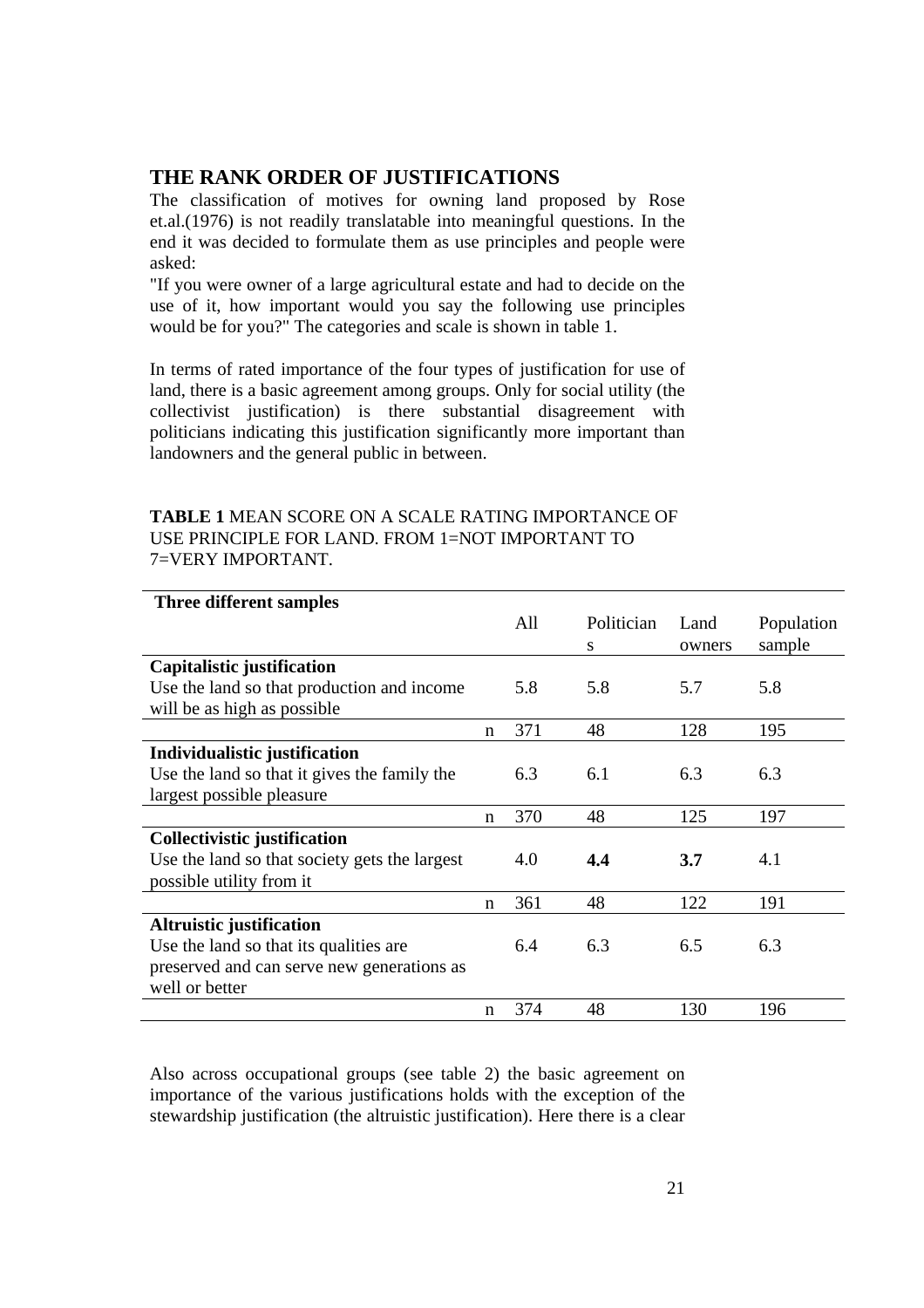and significant difference between farmers and the intermediate occupations with workers in between.

### **TABLE 2** MEAN SCORE ON A SCALE RATING IMPORTANCE OF USE PRINCIPLE FOR LAND. FROM 1=NOT IMPORTANT TO 7=VERY IMPORTANT.

| <b>According to occupation</b>                   |             |                           |         |         |                          |
|--------------------------------------------------|-------------|---------------------------|---------|---------|--------------------------|
|                                                  |             | People<br>without<br>wage | Farming | Workers | Inter-<br>mediate<br>occ |
| Capitalistic justification                       |             |                           |         |         |                          |
| Use the land so that production and income       |             | 5.8                       | 5.8     | 5.8     | 5.7                      |
| will be as high as possible                      |             |                           |         |         |                          |
|                                                  | $\mathbf n$ | 61                        | 95      | 95      | 103                      |
| Individualistic justification                    |             |                           |         |         |                          |
| Use the land so that it gives the                |             | 6.2                       | 6.4     | 6.3     | 6.2                      |
| Family the largest possible pleasure             |             |                           |         |         |                          |
|                                                  | $\mathbf n$ | 62                        | 93      | 95      | 103                      |
| Collectivistic justification                     |             |                           |         |         |                          |
| Use the land so that society gets the largest    |             | 4.3                       | 3.8     | 3.9     | 4.0                      |
| possible utility from it                         |             |                           |         |         |                          |
|                                                  | n           | 58                        | 93      | 93      | 100                      |
| <b>Altruistic justification</b>                  |             |                           |         |         |                          |
| Use the land so that its qualities are preserved |             | 6.4                       | 6.7     | 6.5     | 6.1                      |
| and can serve new generations as well or better  |             |                           |         |         |                          |
|                                                  | $\mathbf n$ | 62                        | 97      | 95      | 103                      |

This result conforms to what one would expect if the stewardship justification is tied in with the vesting of community value in land: the symbolic representation of shared experiences. The newcomers to the community, the intermediate service workers, do not share in these symbols, at least not to the same degree as farmers and workers who more likely are born within the municipality.

If the sentimental values vested in an area grows out of the everyday experiences of the people using the land and "consuming" its appearance, one will expect that during a period with in-migration to an area, there will be a growing disparity in valuations of land use. People recently settled will deviate from the older agricultural population.

This is what appears to be the case in table 4. People working in service occupations, which often will be recent in-migrants, think the history of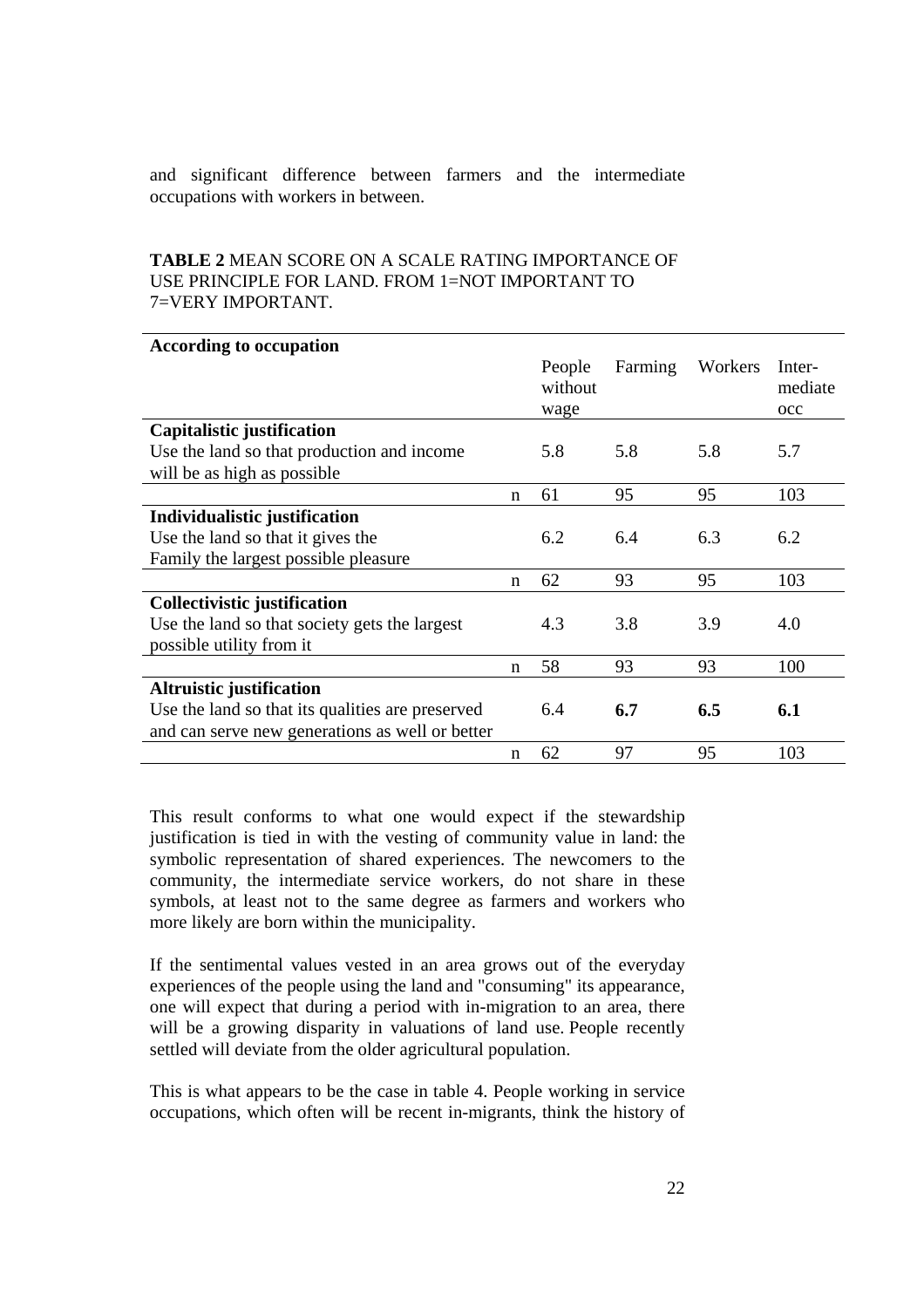the relationship between the family and the land less important for the price than farmers and workers. They also think status qualities of the land less important for the price. On closer inspection, however, they are not so recent in-migrants after all. Only 43 out of 375 cases have stayed less that 10 years in the municipality. This points up that a shared culture does not automatically grow out of shared space. The important thing is shared experiences within the shared space and opportunities to discuss and evaluate these experiences. In other words: to assign values to and invest the land with symbols signifying these values. The farmers and workers will have more opportunity to participate in such a process than the service workers since the service workers to a larger extent will be commuters.

The rank order of the four use principles are also very much the same for the various populations and occupations. The two minor deviations, the tie between the individualistic and altruistic justification for the population sample and the switching of rank for the same two for the intermediate occupations, are obviously aspects of the same phenomenon since the intermediate workers for the most part will be found in the general population sample. Again the assumption that the stewardship justification is tied in with the vesting of community value in the land will give an explanation.

The overall rank order of justifications is then clearly

- 1. The altruistic justification of preserving the land for new generations,
- 2. The individualistic justification of getting a maximum of enjoyment for the family out of the property,
- 3. The capitalistic justification of getting a maximum of income out of the property, and
- 4. The collectivistic justification of using the property so that the social utility is maximised.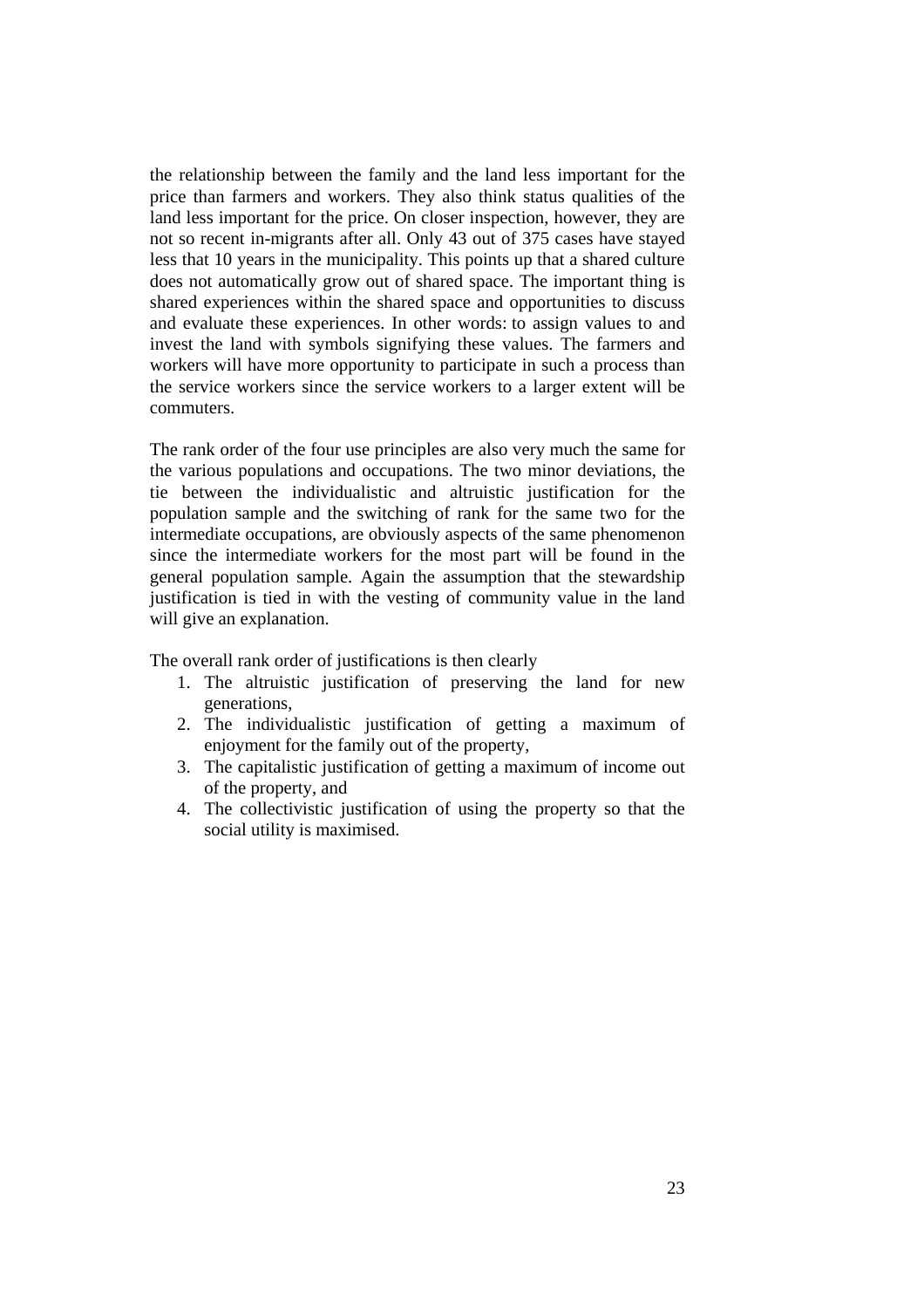### **THE RANK ORDER OF TYPE OF VALUE**

The link between justification and type of value is not one-to-one even under the best of circumstances. Particularly given the questions as posed here, I think the first three justifications at least for farmers and those being members of the kinship network of farmers, will tend to merge into arguments for farming as a way of life. Using the land for farming is also the way to preserve it for the sons and daughters of the farmer. And being a farmer also means working for a profit - else there will be no enjoyment of results and no future either for the present farmer or the coming generations.

Thus, when looking at the rated importance of the types of value in tables 3 and 4, we cannot expect the question about the quality of the land for farming to be interpreted strictly in economic utility terms by anybody. Those least connected to agriculture through kinship or occupation would be most likely to think in pure economic terms about quality of land for farming. Here that means the intermediate occupations and to some degree the general population sample.

| Three different samples                     |             |     |             |        |            |
|---------------------------------------------|-------------|-----|-------------|--------|------------|
|                                             |             | All | Politicians | Land   | Population |
|                                             |             |     |             | owners | sample     |
| <b>Economic value for farming</b>           |             |     |             |        |            |
| Quality of land for farming                 |             | 6.1 | 6.3         | 6.2    | 6.0        |
|                                             | $\mathbf n$ | 358 | 46          | 124    | 188        |
| <b>Economic value for other use</b>         |             |     |             |        |            |
| Quality of land for development             |             | 5.3 | 5.2         | 5.2    | 5.3        |
|                                             | $\mathbf n$ | 356 | 48          | 120    | 188        |
| Strategic value                             |             |     |             |        |            |
| Location of land in relation to             |             | 5.0 | 4.4         | 4.9    | 5.1        |
| public and private services                 |             |     |             |        |            |
|                                             | $\mathbf n$ | 355 | 47          | 116    | 192        |
| <b>Prestige value</b>                       |             |     |             |        |            |
| The status the land confers upon the owner  |             | 4.1 | 3.2         | 4.3    | 4.3        |
|                                             | $\mathbf n$ | 348 | 46          | 116    | 186        |
| <b>Community value</b>                      |             |     |             |        |            |
| The historical relations between the family |             | 5.2 | 4.5         | 5.5    | 5.1        |
| and the land                                |             |     |             |        |            |
|                                             | $\mathbf n$ | 359 | 46          | 123    | 190        |

### **TABLE 3** MEAN SCORE ON SCALES RATING IMPORTANCE FOR PRICE OF AGRICULTURAL LAND. FROM 1=NOT IMPORTANT TO 7=VERY IMPORTANT.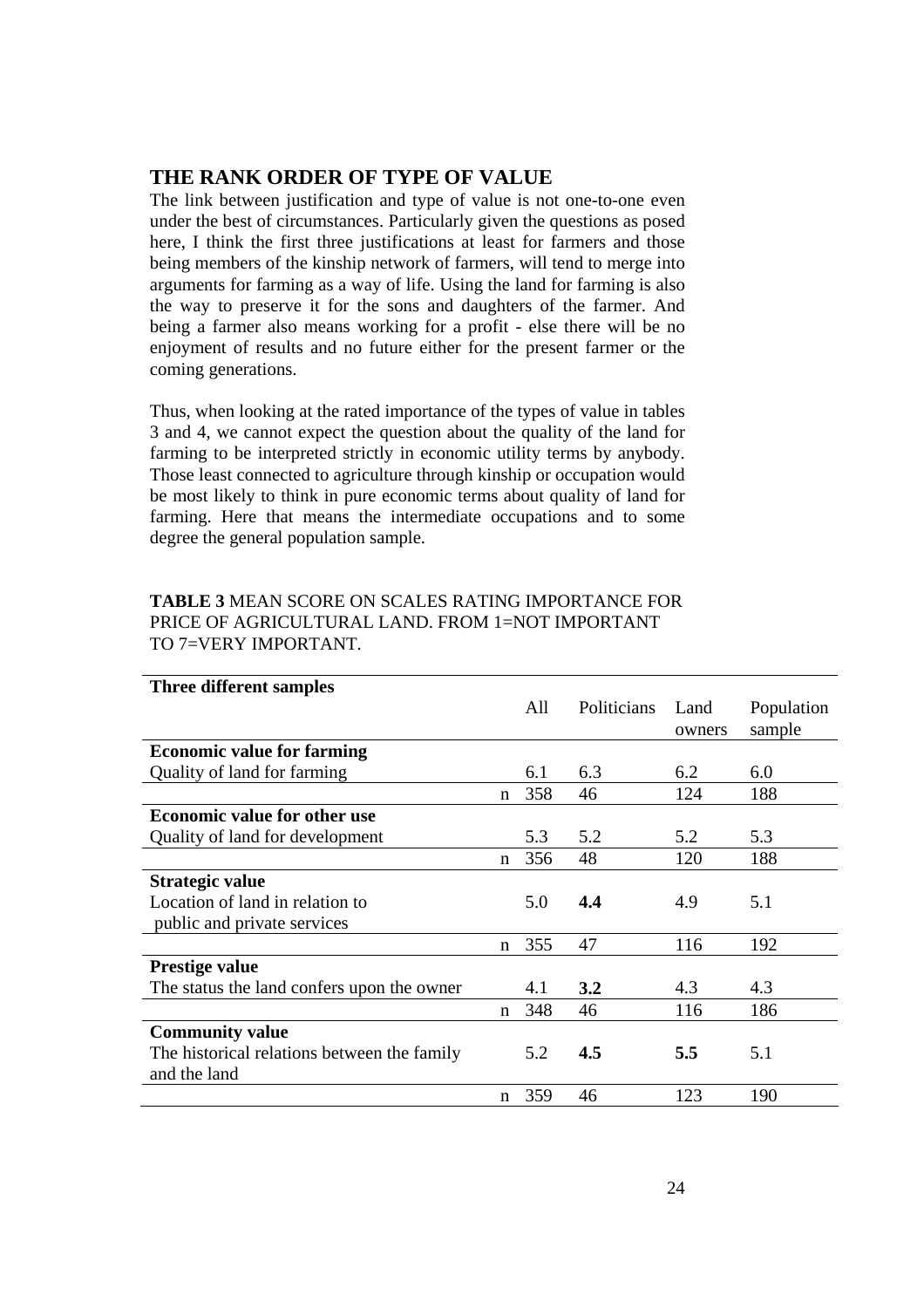From table 3 and 4 we see that the rank order of price factors for all groups except intermediate occupations and the general population sample is as follows:

- 1. The use value of the land in terms of its quality for farming,
- 2. The community value of the land in terms of symbolizing membership in a family,
- 3. The use value/strategic value in terms of development alternatives,
- 4. The strategic value in terms of location in relation to services, and
- 5. The prestige value in terms of the status conferred upon the owner.

### **TABLE 4** MEAN SCORE ON SCALES RATING IMPORTANCE FOR PRICE OF AGRICULTURAL LAND. FROM 1=NOT IMPORTANT TO 7=VERY IMPORTANT.

| <b>According to occupation</b>                  |             |                           |         |         |                                   |
|-------------------------------------------------|-------------|---------------------------|---------|---------|-----------------------------------|
|                                                 |             | People<br>without<br>wage | Farming | Workers | Inter-<br>mediate<br>$_{\rm occ}$ |
| <b>Economic value for farming</b>               |             |                           |         |         |                                   |
| Quality of land for farming                     |             | 6.2                       | 6.5     | 6.0     | 5.9                               |
|                                                 | n           | 57                        | 90      | 90      | 104                               |
| <b>Economic value</b> for other use             |             |                           |         |         |                                   |
| Quality of land for development                 |             | 5.3                       | 5.1     | 5.2     | 5.5                               |
|                                                 | n           | 58                        | 86      | 90      | 106                               |
| Strategic value                                 |             |                           |         |         |                                   |
| Location of land in relation to                 |             | 5.1                       | 4.8     | 5.0     | 4.9                               |
| public and private services                     |             |                           |         |         |                                   |
|                                                 | $\mathbf n$ | 59                        | 85      | 89      | 105                               |
| Prestige value                                  |             |                           |         |         |                                   |
| The status the land confers upon the owner      |             | 3.9                       | 4.5     | 4.3     | 3.8                               |
|                                                 | n           | 56                        | 84      | 90      | 102                               |
| <b>Community value</b>                          |             |                           |         |         |                                   |
| The historical relations between the family and |             | 5.4                       | 5.5     | 5.3     | 4.6                               |
| the land                                        |             |                           |         |         |                                   |
|                                                 | n           | 58                        | 90      | 92      | 103                               |

The deviations for intermediate occupations are precisely those one would expect. For the farmer the quality of the land for farming and the historical connection between the land and the family come together as the two most important price factors. For the intermediate occupations the quality of the land for farming and the qualities for alternative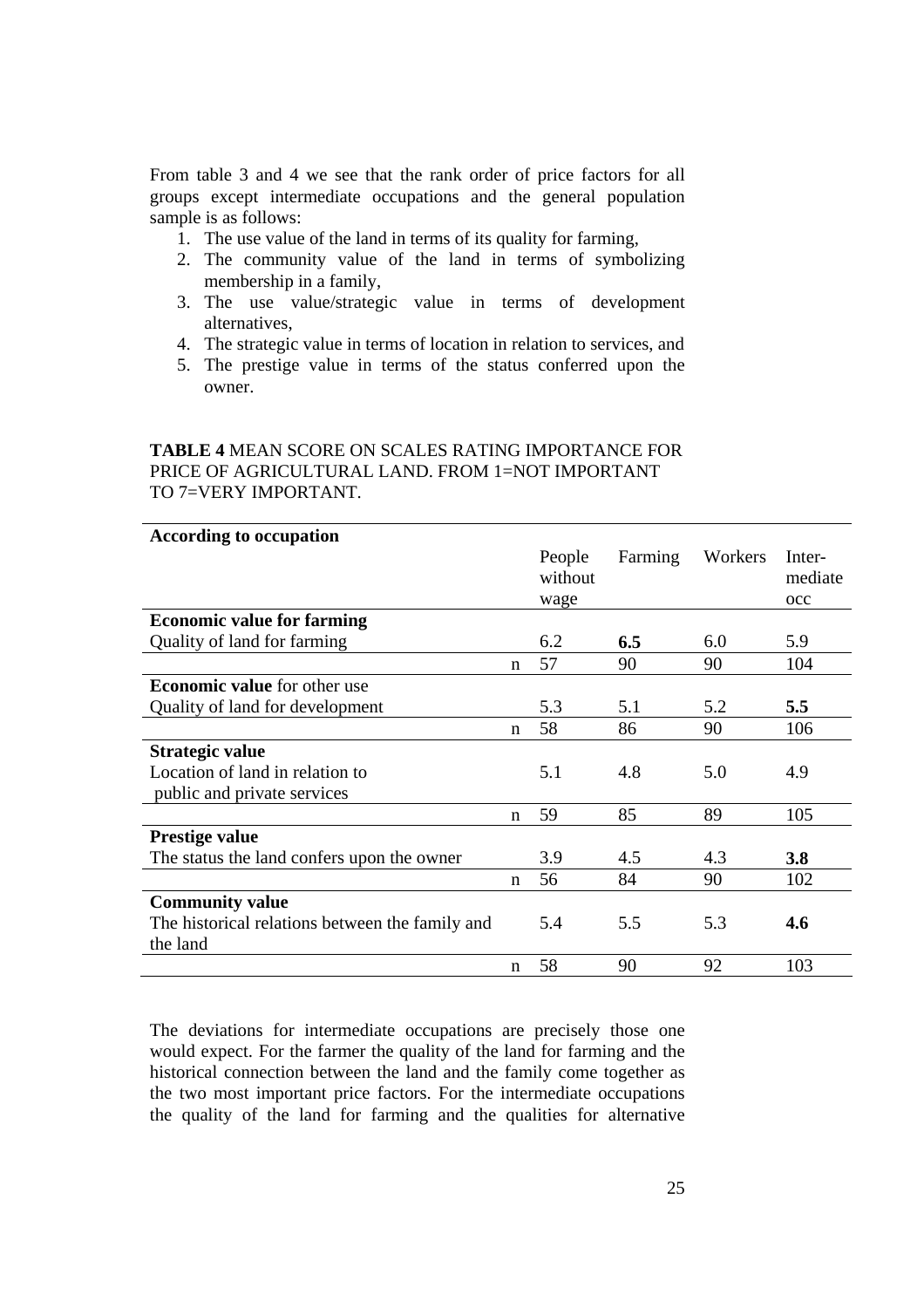development come first. We see that both take quality of land for farming as the most important. But the next priority suggests that a probing of the reasoning behind the priority may show them to be different. The less the connection with farming as a way of life, the more purely economic will the reasoning be. Thus the intermediate occupations rank the three monetary price factors first and the two non-monetary last.

It should also be noted that all groups rank the status giving qualities of the land last. I think this attests to the strong egalitarian strain in Norwegian culture (see e.g. Gullestad 1986). But even so it seems that farmers are less egalitarian than those in intermediate occupations. That may be the case, but there also might be a question of difference of opinion about what status means. The conceivable extremes might be for those not connected to the farming community to take it as pure conspicuous consumption while the farmers take it as position within an egalitarian village community in terms of membership in the village with status as insider. But also within the village the prestige element of the landowner is noticeable. The landowner is or is rapidly becoming the head of the family connected with the land. One of the cultural myths he is living is then defined by the real or imagined rights and duties accruing to the old tribal chief.

Besides the ranking of the price factors, table 3 contains three distinctive features. First we note that all three populations seem to agree on the importance of the intrinsic physical qualities of the land: those determining its utility for farming and development. Second we note that politicians disagree with other people on the importance of the strategic qualities of the land, those dealing with location in relation to public and private service and those determining the status quality of the land. Politicians think these qualities less important for the price than other people. The third point to note is that politicians and farmers disagree strongly on the importance of the family relationship with the land.

The low priority given by politicians to the two strategic qualities of the land and the family attachment to the land is a bit surprising. One might speculate that awareness of the collective character of the strategic qualities would lead public minded people to downplay the importance of such factors for the exchange value of land. But the ideological profile of the group makes such an explanation unlikely. Since the difference between politicians and others is largest for the importance of the status factor, it could be suggested that important egalitarian attitudes would be expressed most clearly and forcefully by politicians. Only further probing could resolve such speculations.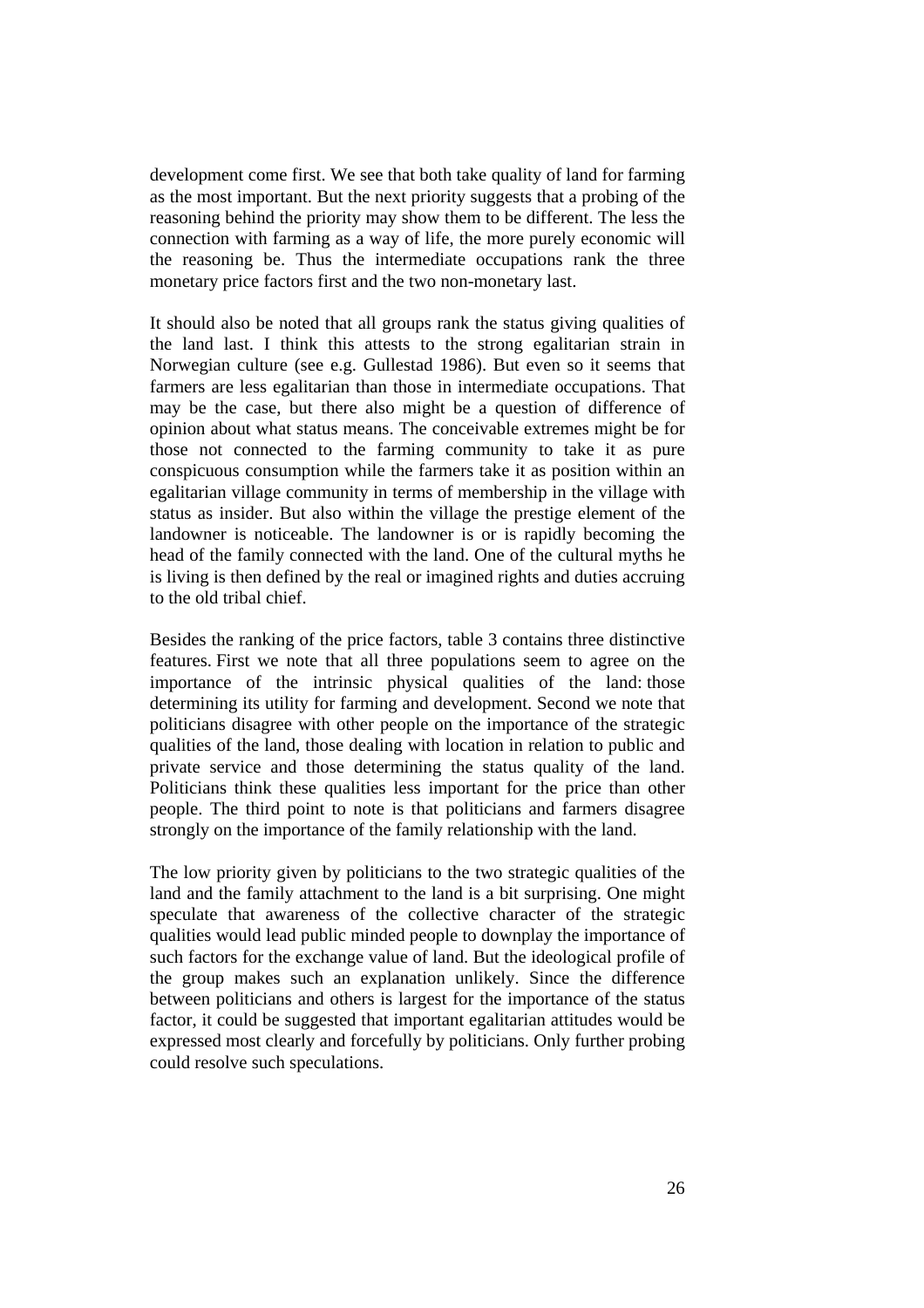### **COMPARING RANKINGS OF VALUES IN ENGLAND AND NORWAY**

Table 3 and 4 above presented rank orderings of the types of values various people may see in land. According the discussion presented above it ought to be a close correspondence between the ordering of values which farmers hold and the ordering of the values they see in land. Since data directly comparable to the ones presented here have not been found, the stipulation of a correspondence between the values of farmers and values in the farm will be assumed proven. Then the observations of Gasson (1973) can be used for a comparison.

The values Gasson(1973) finds associated with the farming occupation cannot all be expected to be relevant for processes vesting value in land, but some of them obviously are.

If we pick "making maximum income" and "expanding business" as indicators of intrinsic economic use value, "belonging to the farming community" and " continuing the family tradition" as indicators of community value, and "gaining recognition, prestige as farmer" and "maintaining good relations with workers/ earning respect of workers" (from table 3) as indicators of prestige value we may be able to get an inkling of how English farmers rank these three types of value. However, table 3 does not give any score for "gaining recognition, prestige as farmer". But if we for this item substitutes "gaining self-respect for doing a worthwhile job", we get the following mean scores:

|  | MEAN SCORE AMONG FARMERS ON A SCALE OF |  |  |
|--|----------------------------------------|--|--|
|  | IMPORTANCE OF VALUES INDICATING:       |  |  |

|                              | Mean score |               |  |
|------------------------------|------------|---------------|--|
|                              | G.B.       | <b>NORWAY</b> |  |
| Intrinsic economic use value | 93.0       | 6.5           |  |
| Prestige value               | 82.5       | 4.5           |  |
| Community value              | 65.5       | 5.5           |  |
|                              |            |               |  |

Source: Gasson 1973, table 3 and table 4 above.

Strategic value obviously will not be included in this ranking. Gasson's list of values also makes it obvious that the intrinsic economic use value is what in table 4 is distinguished as economic use value for farming.

Comparing the ranking of values which Gasson finds among farmers in England with the ranking of value in land among Norwegian farmers, it is seen that they both regard intrinsic economic use value as most important. But on community value and prestige value they differ. While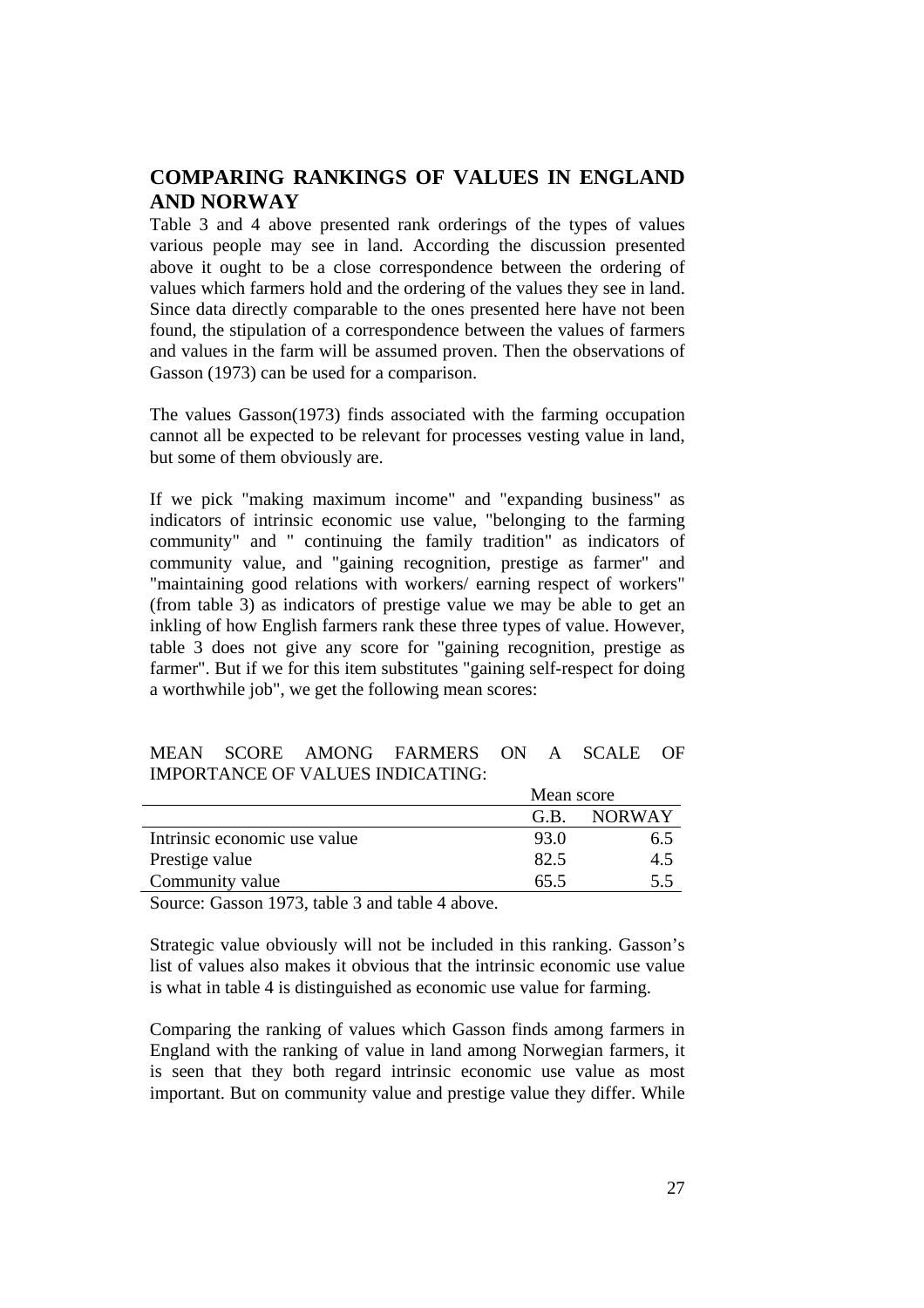Norwegian farmers put prestige value last, the English farmers put community values last.

The difference is interesting, but the conclusion that English farmers are more status conscious than Norwegian farmers may not come as a complete surprise. Above the egalitarian strain in Norwegian culture was commented on. The difference noted her may be taken as yet another confirmation of this.

#### **CONCLUSION**

The price of land is based on the total utility of the land to prospective owners. For each individual the total utility is a function of the various types of value the land can be said to have.

The intrinsic economic use value of land indicates its income generating potential to the prospective owner. The land is seen as a tool for achieving certain goals and the intrinsic qualities of land and buildings are evaluated with this in mind.

The strategic value of the land has nothing to do with the intrinsic qualities of the land. It is based on a valuation of the strategic location of the land physically in terms of distances to other localities and the windfalls and wipe-outs impinging on the present locality.

The prestige value of the land is evaluated in terms of how effective it communicates rank in one or more status hierarchies.

It is important to note that the evaluation of positional values (strategic and prestige) is based, not on a particular parcel of land, but on the aggregate of neighbouring parcels with ongoing and prospective activities and the types of hierarchies of significance to the person.

The community value of the land refers to yet another aspect of the land seen as a prospective property: the relationship between the land and the past history of the actor. A long history of living and "consuming" a parcel of land will have made the land into a vehicle for associations and experiences intimately linked to the personality of the actor. This relation, if it exists, is not something which can be bought and sold. But its existence may nevertheless affect decisions on what to do with the parcel of land and of course the price of the land. If an owner with much community value invested in the land is to sell and get full compensation, the only way a fair bargain can be struck, will be for the other buyer to attach different weights to the various factors so that compensation paid for community value is balanced by gains for instance in economic value.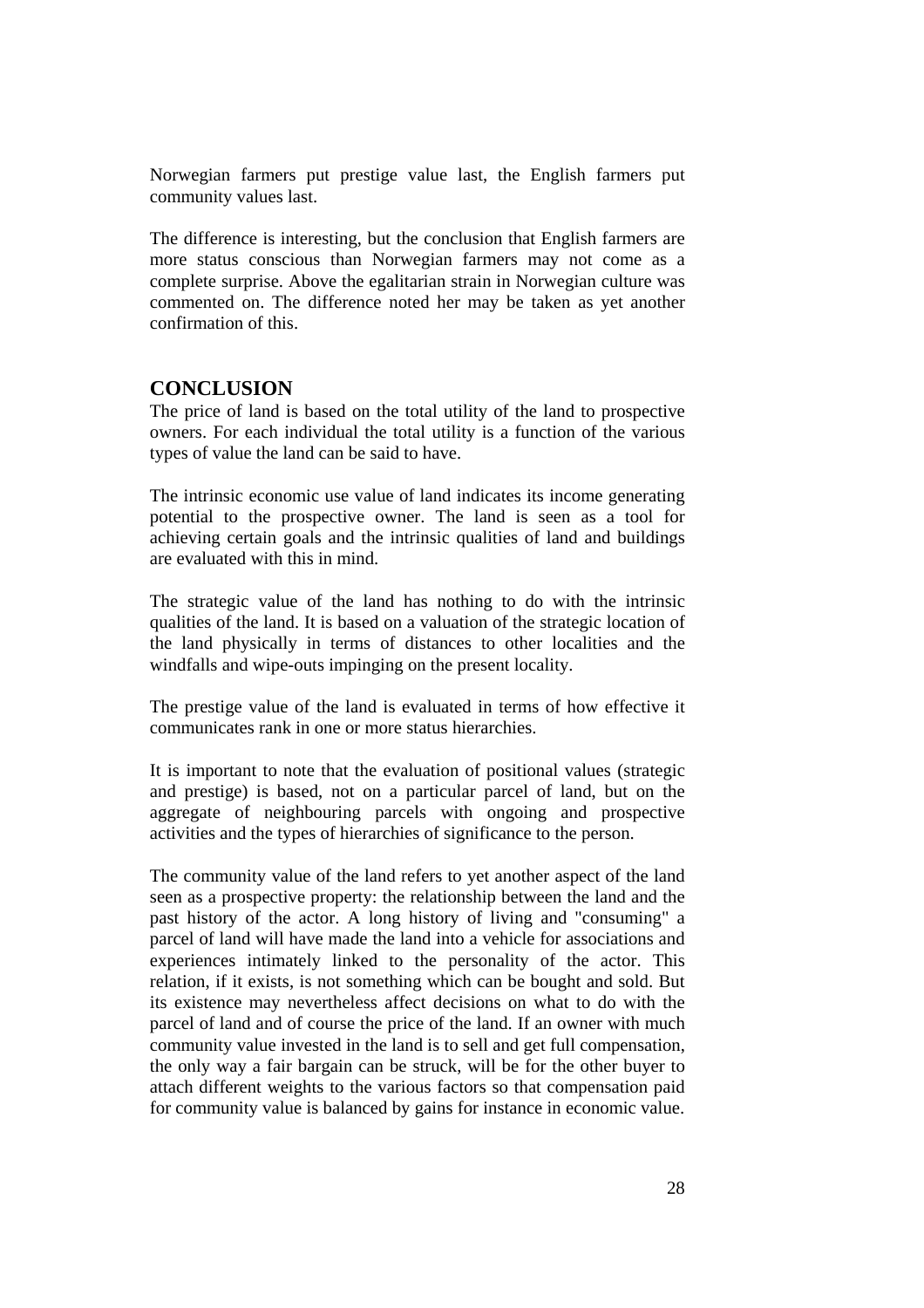The price or exchange value $(E)$  of a goal may then be thought of as a function of intrinsic use value(U), strategic value(S), prestige value(P) and community value(C):  $E=f(U,S,P,C)$  where the function f is determined by negotiations between buyer and seller. These negotiations are of course shaped by the cultural weights assigned to the various types of values of the buyer and seller as well as the available information on U,S,P and C.

#### **REFERENCES**

- Alonso, W. 1964 "Location Theory." in J. Friedman and W. Alonso (eds.) "Regional development and planning: a reader.", M.I.T. Press,pp. 78-106, reprinted in L. Needleman (ed.) "*Regional analysis*", Harmondsworth, Penguin, 1968
- Bachke, Anton S. 1979 "Om pris ved familiesalg av landbrukseiendommer." (About prices on farms sold within the family), Report no. 29, Department of Land Use Planning, Ås, The Agricultural University of Norway

Ballangrud, Olaf 1988 "Søkelys på bruksverdibegrepet" (Focus on the concept of use value), *Kart og Plan,* No.2, pp. 99-105

- Berge, Erling 1981 "The Social Ecology of Human Fertility in Norway 1970.", Ann Arbor, University Microfilms Int.
- Berge, Erling 1985 "Institutional and cultural implications of land Use", Ås, Department of Land Use Planning, The Agricultural University of Norway
- Berge, Erling 1987 "Meiningar om eigedomsretten og samfunnets kontroll og styring av arealbruk: teknisk dokumentasjon." (Meanings about property rights and public control and regulation of land use: technical documentation.), Ås, Department of Land Use Planning, The Agricultural University of Norway
- Berge, Erling 1988 "Eigedomsutvikling og samfunnsplanlegging. Nokre merknader om føremoner og ulemper som følgjer med eigedomsutvikling i dagens samfunn" (Property development and social planning. Some observations on good and bad sides to property development in contemporary society.), Notat 88:6 Oslo, Institutt for sosialforskning (INAS)
- Dahlman, Carl J. 1980 "*The Open Field System and Beyond*", Cambridge, Cambridge University Press
- Fleischer, Carl August 1978 "*Norsk ekspropriasjonsrett*." (Norwegian law on compulsory purchase.), Oslo, Universitetsforlaget
- Gasson, Ruth 1973 "Goals and values of farmers", *Journal of Agricultural Economics,* Vol. 24, pp. 521-542
- Gullestad, Marianne 1986 "Symbolic 'Fences' in Urban Norwegian Neighbourhoods", *Ethnos,* Vol. 51, No. 1-2
- Hagman, Donald and Dean Misczynski (eds.) 1978 "*Windfalls for wipeouts. Land value capture and compensation*", Washington, Planners Press